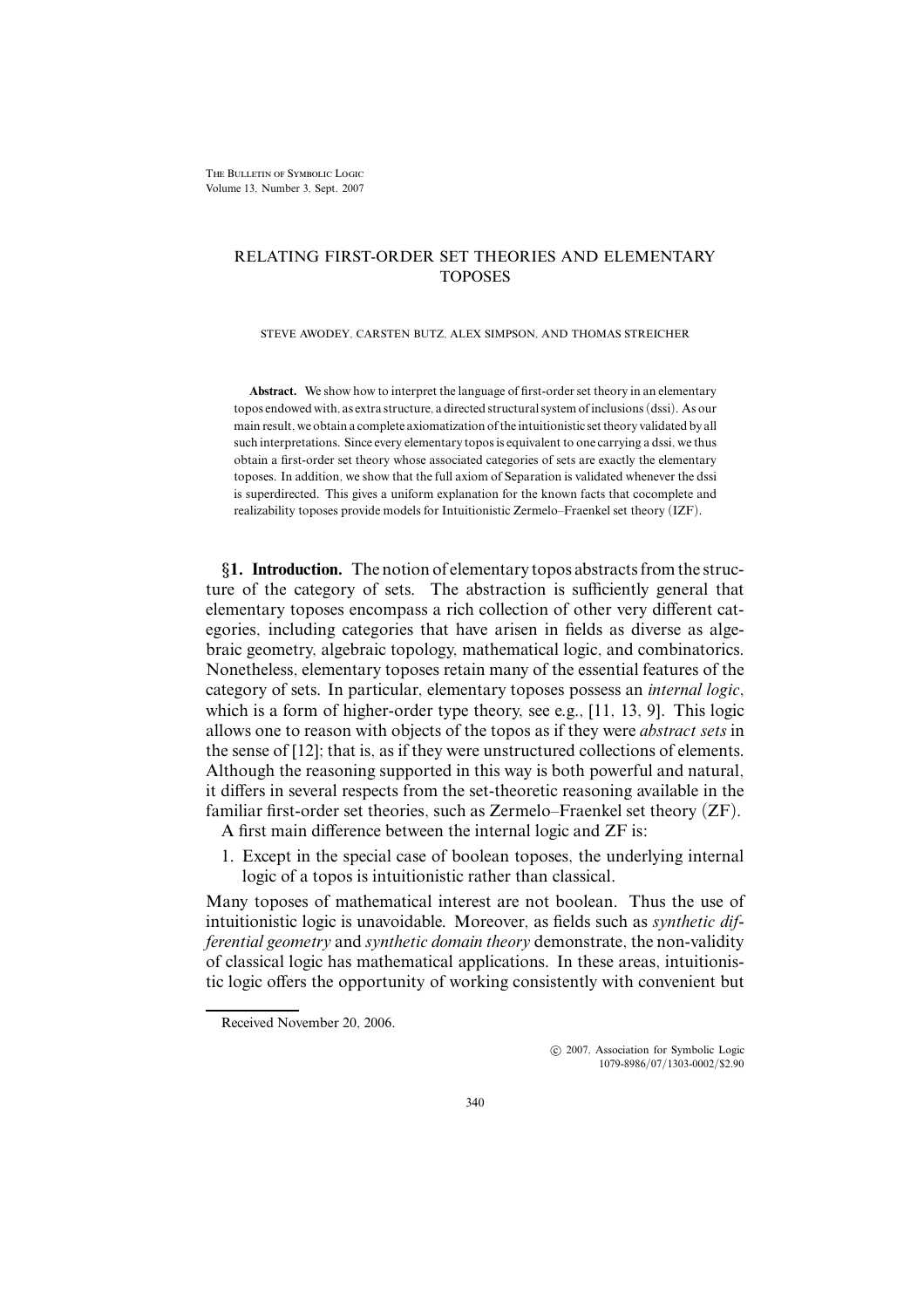classically inconsistent properties, such as the existence of nilpotent infinitesimals, or the existence of nontrivial sets over which every endofunction has a fixed point.

Although the intuitionistic internal logic of toposes is a powerful tool, there are potential applications of set-theoretic reasoning in toposes for which it is too restrictive. This is due to a second main difference between the internal logic and first-order set theories.

2. In first-order set theories, one can quantify over the class of all sets, whereas, in the internal logic of a topos, every quantifier is bounded by an object of a topos, i.e., by a set.

Sometimes, one would like to reason about mathematical structures derived from the topos that are not "small", and so cannot be considered internally at all. For example, one often considers derived categories (e.g., the category of internal locales) that are not themselves small categories from the viewpoint of the topos. The standard mathematical approach to handling non-small categories relative to a topos is to invoke the machinery of fibrations (or the essentially equivalent machinery of indexed categories). This paper provides the basis for an alternative approach. We show how to conservatively extend the internal logic of a topos to explicitly permit direct set-theoretic reasoning about non-small structures. To achieve this, we directly address issue 2 above, by embedding the internal logic in a firstorder set theory within which one can quantify over any class, including the class of all sets (i.e., the class of all objects of the topos). In general, this extended logic should provide a useful tool for establishing properties of non-small structures (e.g., large categories), relative to a topos, using natural set-theoretic arguments. In fact, one such application of our work has already appeared in [18].

In Section 2, we present the set theory that we shall interpret over an arbitrary elementary topos (with natural numbers object), which we call Basic Intuitionistic Set Theory (BIST). Although very natural, and based on familiar looking set-theoretic axioms, there are several differences compared with standard formulations of intuitionistic set theories. Two of the differences are minor: in BIST the universe may contain non-sets (a.k.a. atoms or urelements) as well as sets, and non-well-founded sets are permitted (though not obliged to exist). The essential difference is the following.

3. BIST is a conservative extension of intuitionistic higher-order arithmetic (HAH). In particular, by Gödel's second incompleteness theorem, it cannot prove the consistency of HAH.

This property is unavoidable because we wish to faithfully embed the internal logic of the free topos (with natural numbers object) in BIST, and this logic is exactly HAH.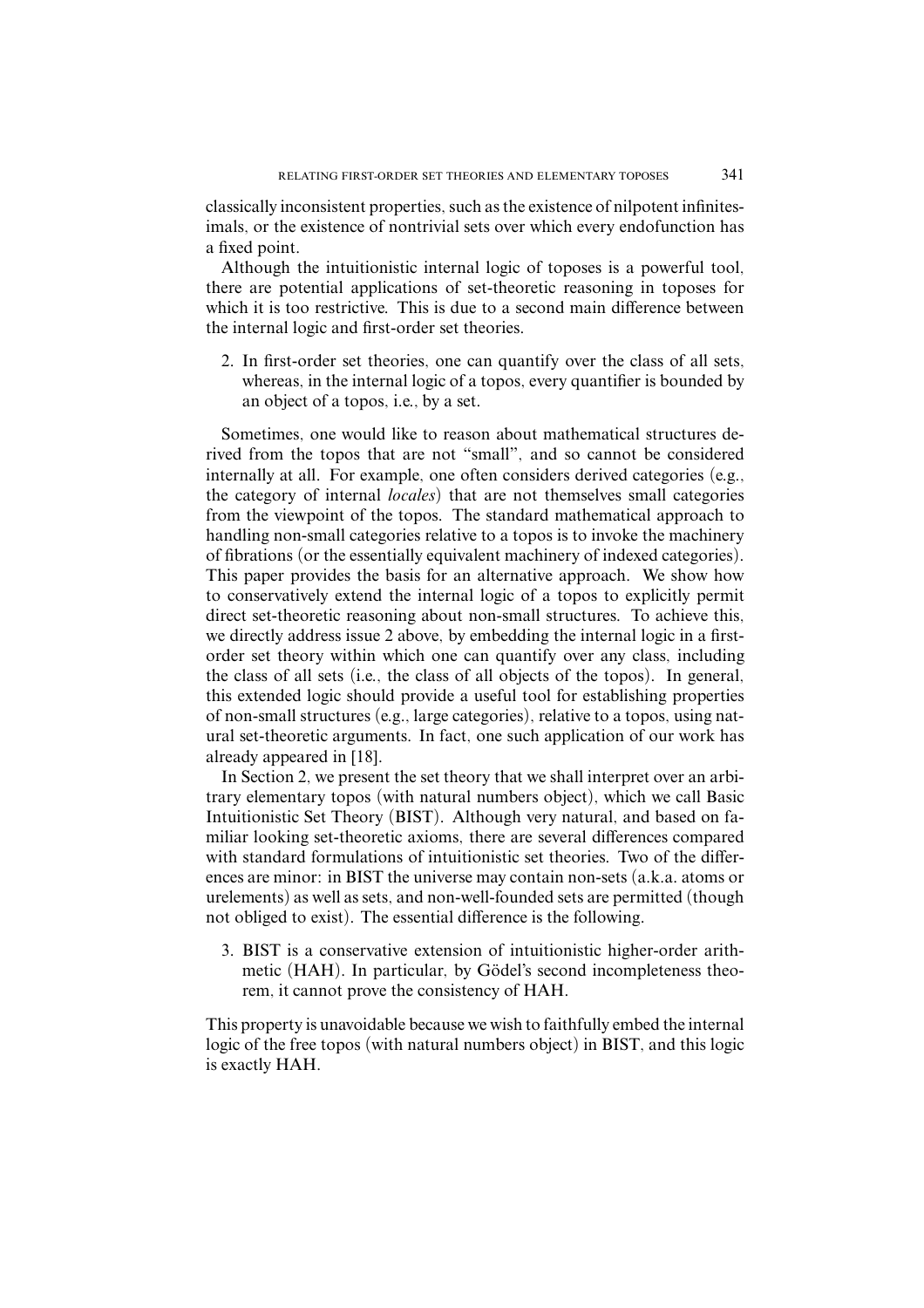## 342 S. AWODEY, C. BUTZ, A. SIMPSON, AND T. STREICHER

Property 3 means that BIST is necessarily proof-theoretically weaker than ZF. That such weakness is necessary for interpreting first-order set theory in toposes has long been recognised. The traditional account has been that the appropriate set theory is *bounded Zermelo*  $(bZ)$  set theory (also known as Mac Lane set theory [14]), which is ZF set theory with the axiom of Replacement removed and with Separation restricted to bounded (i.e.,  $\Delta_0$ ) formulas. The standard results connecting bZ set theory with toposes run as follows. First, from any (ordinary first-order) model of bZ one can construct a well-pointed (hence boolean) topos whose objects are the elements of the model and whose internal logic expresses truth in the model. Conversely, given any well-pointed topos  $\mathcal{E}$ , certain "transitive objects" can be identified, out of which a model of bZ can be constructed. This model captures that part of the internal logic of  $\mathcal E$  that pertains to transitive objects. See, e.g., [13] for an account of this correspondence.

This standard story is unsatisfactory in several respects. First, it applies only to well-pointed (hence boolean) toposes. Second, the set theory is only able to express properties of transitive objects in  $\mathcal{E}$ , potentially ignoring whole swathes of the topos. Third, with the absence of Replacement, bZ is not a particularly convenient or natural set theory to reason in, see [14] for a critique.

The goal of this announcement is to establish a more satisfactory connection between elementary toposes and the theory BIST. Unlike bZ, one of the attractive features of BIST is that it contains the full axiom of Replacement. We shall show that BIST can be interpreted over an arbitrary elementary topos (with natural numbers object) in such a way that the class of all sets in the set theory can be understood as being exactly the collection of all objects of the topos. In fact, not only does our interpretation model full Replacement, but it even validates the (intuitionistically stronger) axiom of (strong) Collection (Coll).

Some readers familiar with classical set theory may be feeling uncomfortable at this point. In bZ set theory, it is the absence of Replacement and the restriction of Separation that weakens the proof-theoretic strength of the set theory so that it is compatible with the internal logic of elementary toposes. BIST, however, has full Replacement. In classical set theory, Replacement, which is equivalent to Collection and implies full Separation, takes one beyond the the proof-theoretic strength of elementary toposes. The situation is completely different under intuitionistic logic. Intuitionistically, as has long been known, the full axioms of Replacement and Collection are compatible with proof-theoretically weak set theories, see, e.g., [15, 7, 1, 2]. Readers who are unfamiliar with this phenomenon can find examples illustrating the situation in the discussion at the end of Section 4.

The precise connection between BIST and elementary toposes is elaborated in Sections 3 and 4. In order to interpret unbounded quantification over the class of all sets, we have to address a fourth difference between the internal logic of toposes and first-order set theories.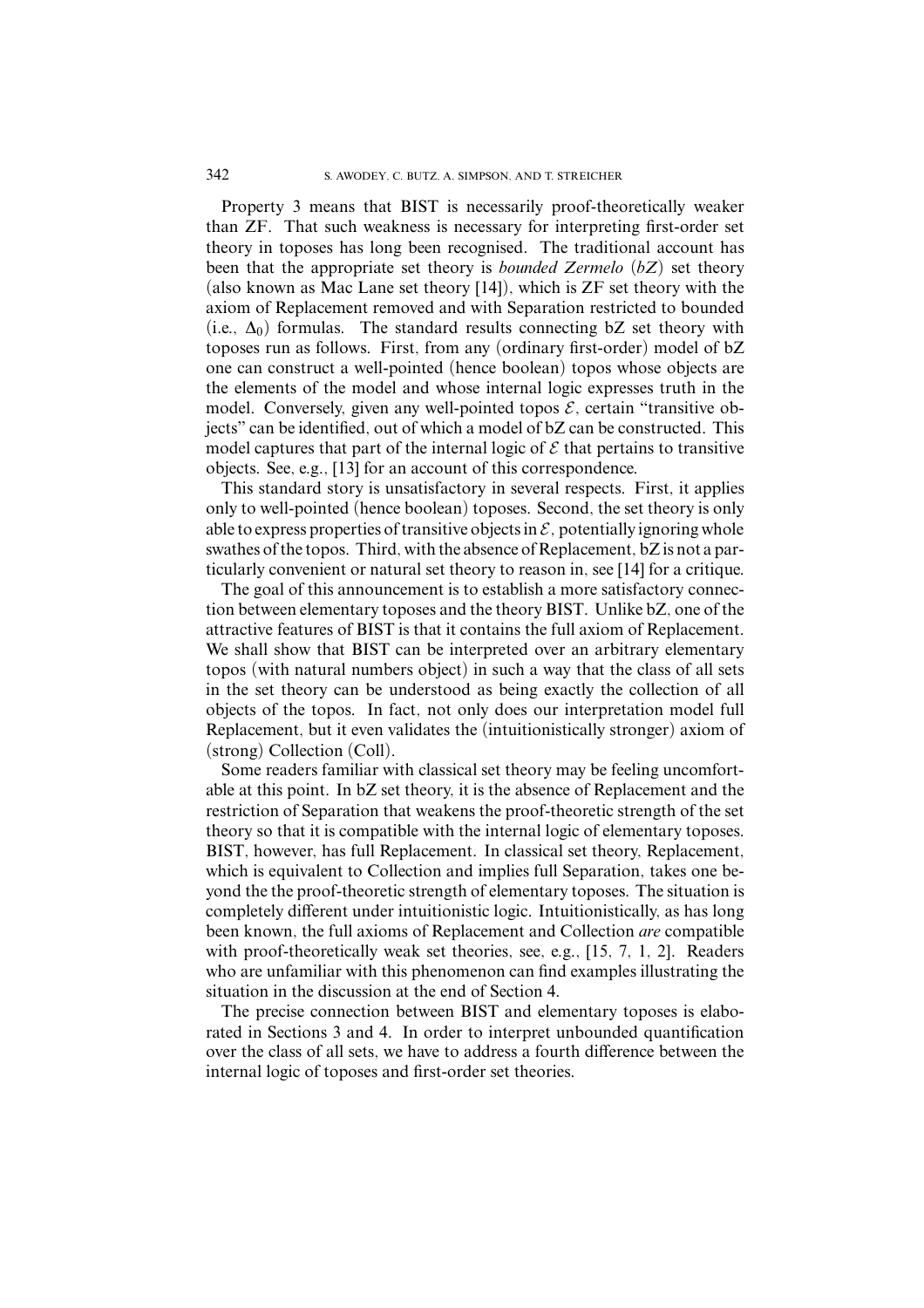4. In first-order set theories, one can compare the elements of different sets for equality, whereas, in the internal logic of a topos, one can only compare elements of the same object.

In Section 3, we consider additional structure on an elementary topos that enables the comparison of (generalized) elements of different objects. This additional structure, a *directed structural system of inclusions* (*dssi*), directly implements a well-behaved notion of subset relation between objects of a topos. Although not particularly natural from a category-theoretic point of view, the structure of a dssi turns out to be exactly what is needed to obtain an interpretation of the full language of first-order set theory in a topos, including unbounded quantification; and thus indeed resolves issue 2 above. We present this interpretation in Section 4, using a suitably defined notion of "forcing" over a dssi.

In fact, a special case of our forcing semantics for first-order set theory in toposes was first presented by Hayashi in [8], where the notion of inclusion was provided by the canonical notion of inclusion map between the transitive objects in a topos. One benefit of our more general axiomatic notion of dssi is that our logic is able to express properties of arbitrary (non-transitive) objects of the topos. More substantively, we extend Hayashi's account in three significant ways. First, as mentioned above, we show that, for any elementary topos, the forcing semantics always validates the full axiom of Collection (and hence Replacement). Thus we obtain a model of BIST plus Collection (henceforth  $BIST + Coll$ ), which is a very natural set theory in its own right. Second, we give correct conditions under which the full axiom of Separation is modelled (BIST itself supports only a restricted separation principle). Third, we obtain a completeness result (Theorem 4.2) which shows that the theory BIST+Coll axiomatizes exactly the set-theoretic properties validated by our forcing semantics. This theorem, whose proof is by no means routine, constitutes the major technical contribution of the present work. It also fulfils a longstanding wish of Saunders Mac Lane, who often expressed the desire to find a first-order set theory whose notion of set corresponds to that given by elementary toposes.

In mathematical applications of topos theory, one is often interested in "real world" toposes, such as Grothendieck and realizability toposes, defined from the "external" category of sets (which we take to be axiomatized by ZFC).It is known from previous work [6, 8, 10] that such toposes are capable of interpreting Friedman's IZF set theory, which is proof-theoretically as strong as ZF. Thus, if one is primarily interested in such real world toposes, the above account is unsatisfactory in merely detailing how to interpret the weak set theory  $BIST + Coll$  inside them.

To address this, in parallel with the development already described, we further show how the approach discussed above adapts to model the full Separation axiom (Sep) in toposes such as cocomplete and realizability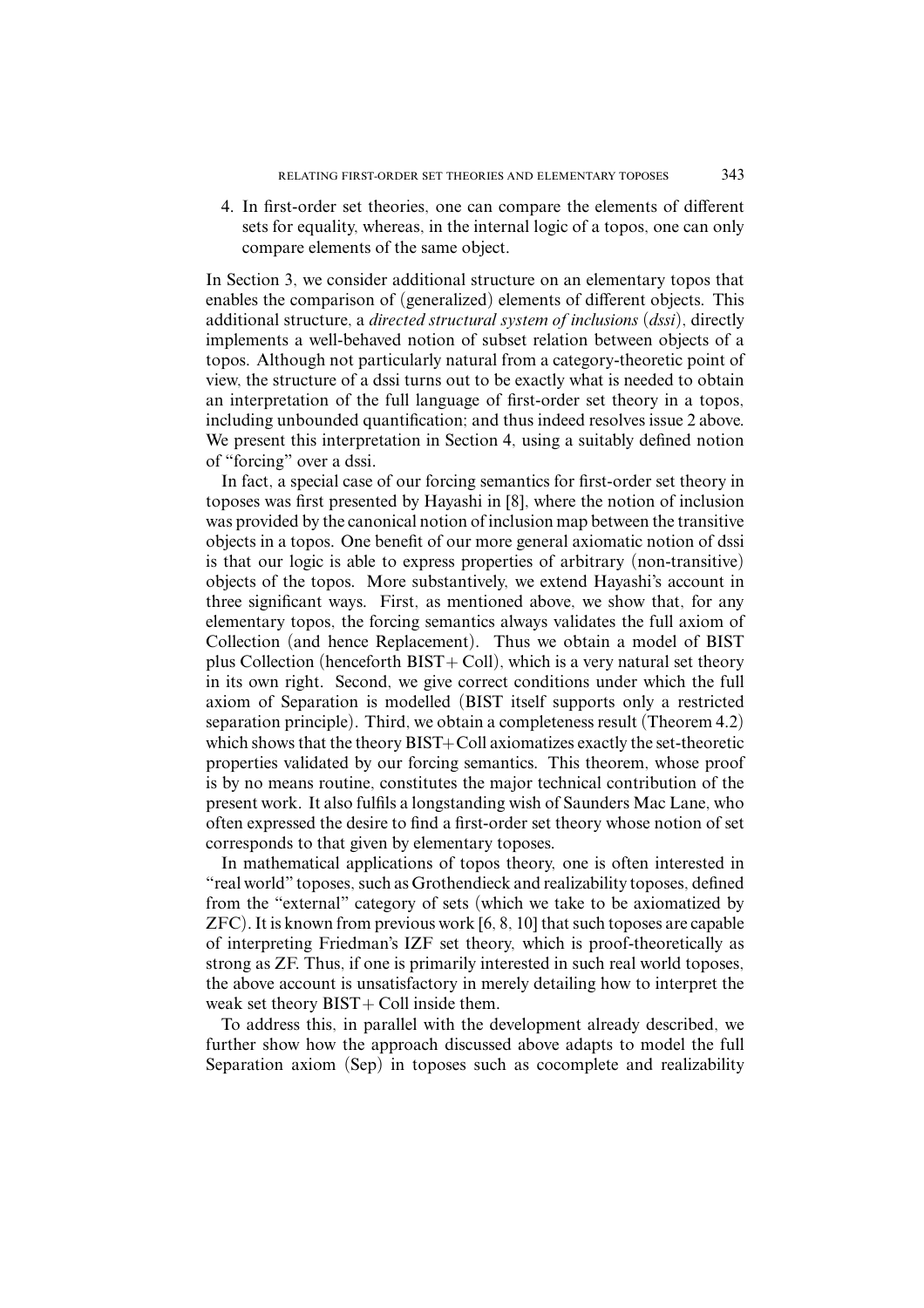toposes. The appropriate structure we require for this task is a modification of the notion of dssi from Section 3, obtained by strengthening the directedness property to require upper bounds for arbitrary (rather than just finite) sets of objects. Given a topos with such a *superdirected structural sys*tem of inclusions (sdssi), the forcing interpretation of Section 4 does indeed model the full Separation axiom. Since cocomplete toposes and realizability toposes can all be endowed with sdssi's, we thus obtain a uniform explanation of why all such toposes model IZF (the set theory  $BIST + Coll + Sep$  is intertranslatable with IZF). It seems that no such uniform explanation was known before.

This article is an announcement of results taken from a forthcoming paper [4], where proofs for all the results stated here can be found. That paper contains, in addition, another major component not discussed here. A second class of category-theoretic models of BIST is considered, based on the idea of axiomatizing the category-theoretic structure of the category of classes of BIST, following the lead of Joyal and Moerdijk's Algebraic Set *Theory*  $(AST)$  [10] and its subsequent refinements in [17, 5]. The details of the relevant category-theoretic models have been surveyed in separate articles [19, 3], and are thus not included here. Nevertheless, the class-category semantics of BIST discussed in [19, 3] is intimately connected with the forcing semantics, and, moreover, is used as a crucial element in the proof of Theorem 4.2 below [4]. We remark that there have been several further contributions to AST since the results detailed in this announcement were first obtained, many building on the approach of [4]. We refer the interested reader to the Algebraic Set Theory website: http://www.cmu.edu/mobius/ast/.

§**2. Basic Intuitionistic Set Theory (BIST) and extensions.** All first-order set theories considered in this announcement are built on top of a basic theory, BIST (Basic Intuitionistic Set Theory). The axiomatization of BIST is primarily motivated by the desire to find the most natural first-order set theory under which an arbitrary elementary topos may be considered as a category of sets. Nonetheless, BIST is also well motivated as a set theory capturing basic principles of set-theoretic reasoning in informal mathematics.

The axioms of BIST axiomatize properties of the intuitive idea of a mathematical universe consisting of mathematical "objects". The universe gives rise to notions of "class" and of "set". Classes are arbitrary collections of mathematical objects; whereas *sets* are collections that are, in some sense, small. The important feature of sets is that they themselves constitute mathematical objects belonging to the universe. The axioms of BIST simply require that the collection of sets be closed under various useful operations on sets, all familiar from mathematical practice. Moreover, in keeping with informal mathematical practice, we do not assume that the only mathematical objects in existence are sets.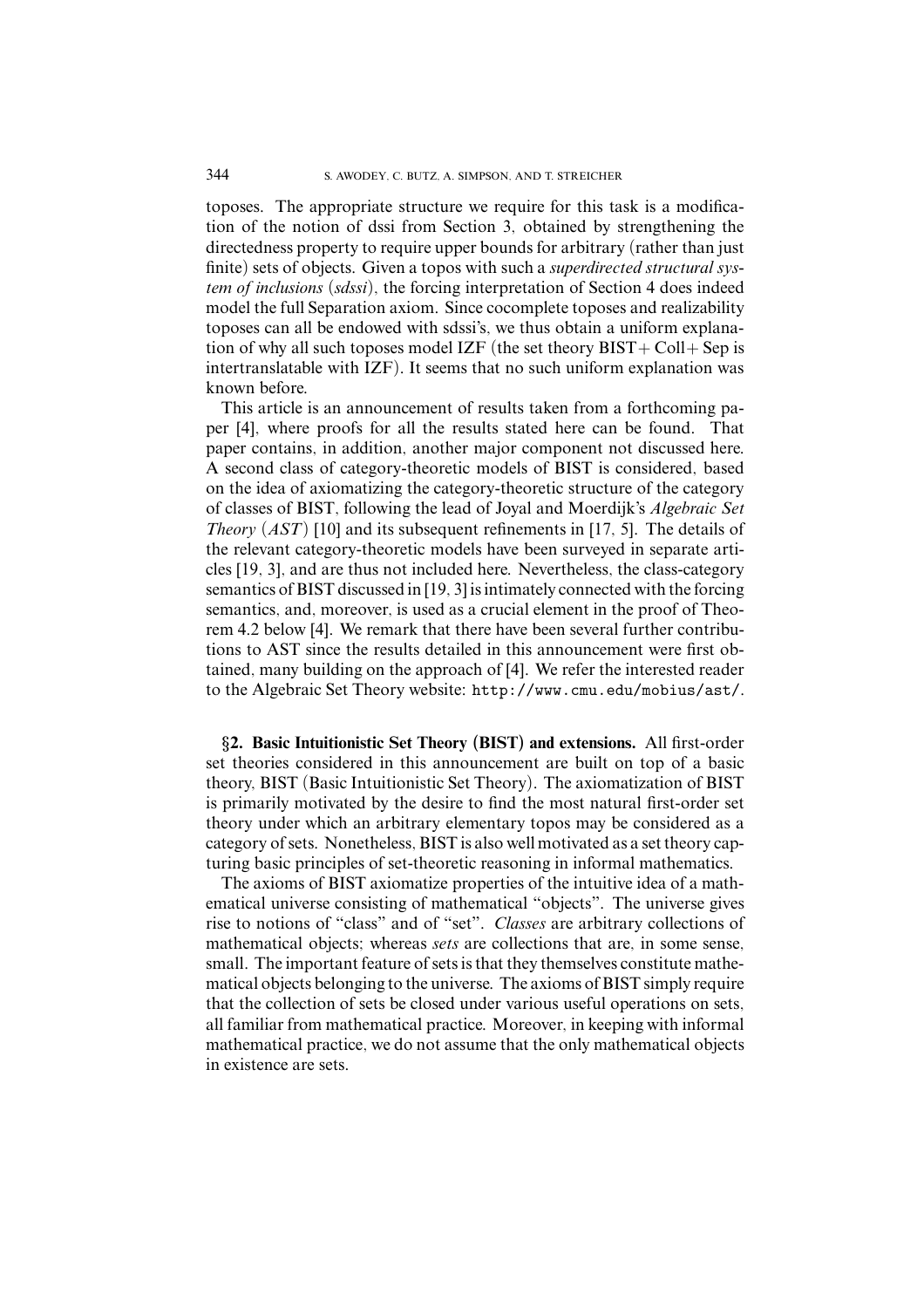Membership  $y \in x \to S(x)$ <br>Extensionality  $S(x) \wedge S(y) \wedge$  $S(x) \wedge S(y) \wedge (\forall z. z \in x \leftrightarrow z \in y) \rightarrow x = y$ Indexed-Union  $S(x) \land (\forall y \in x. 2z. \phi) \rightarrow 2z. \exists y \in x. \phi$ <br>Emptyset  $2z. \bot$ Emptyset<br>Pairing Pairing  $\begin{cases} 2z. z = x \lor z = y \\ 2z. z = x \land z = y \end{cases}$ Equality  $2z. z = x \land z = y$ <br>Powerset  $S(x) \rightarrow 2y. y \subset x$  $S(x) \rightarrow 2y. y \subseteq x$ 

Figure 1. Axioms for BIST−.

Coll 
$$
S(x) \land (\forall y \in x. \exists z. \phi) \rightarrow
$$
  
 $\exists w. (S(w) \land (\forall y \in x. \exists z \in w. \phi) \land (\forall z \in w. \exists y \in x. \phi))$ 

Figure 2. Collection axiom.

The set theory BIST is formulated as a theory in intuitionistic first-order logic with equality.<sup>1</sup> The language contains one unary predicate, S, and one binary predicate,  $\in$ . The formula  $S(x)$  expresses that *x* is a set. The binary predicate is, of course, set membership.

Figure 1 presents the axioms for BIST−, which is BIST without the axiom of infinity. All axioms are implicitly universally quantified over their free variables. The axioms make use of the following notational devices. As is standard, we write  $\forall x \in y$ .  $\phi$  and  $\exists x \in y$ .  $\phi$  as abbreviations for the formulas  $\forall x. (x \in y \rightarrow \phi)$  and  $\exists x. (x \in y \land \phi)$  respectively, and we refer to the prefixes  $∀x ∈ y$  and  $∃x ∈ y$  as *bounded quantifiers*. In the presence of non-sets, we define the subset relation,  $x \subseteq y$ , as abbreviating

$$
S(x) \wedge S(y) \wedge \forall z \in x. z \in y.
$$

This is important in the formulation of the Powerset axiom. We also use the notation  $2x$ .  $\phi$ , which abbreviates

$$
\exists y. (S(y) \land \forall x. (x \in y \leftrightarrow \phi)),
$$

where *y* is a variable not occurring free in  $\phi$ . Thus  $2x$ .  $\phi$  states that the class  ${x | \phi}$  forms a set. Equivalently, 2 can be understood as the generalized quantifier "there are set-many".

Often we shall consider BIST− together with the axiom of Collection, presented in Figure 2. <sup>2</sup> One reason for not including Collection as one of the axioms of BIST<sup>-</sup>is that it seems better to formulate the results that do not

 $<sup>1</sup>$ As discussed in Section 1, the use of intuitionistic logic is essential for formulating a set</sup> theory interpretable in any elementary topos.

<sup>&</sup>lt;sup>2</sup>Collection, in this form, is often called Strong Collection, because of the extra clause  $\forall z \in w.\exists y \in x.\phi$ , which is not present in the Collection axiom as usually formulated. The inclusion of the additional clause is necessary in set theories, like BIST−, that do not have full Separation.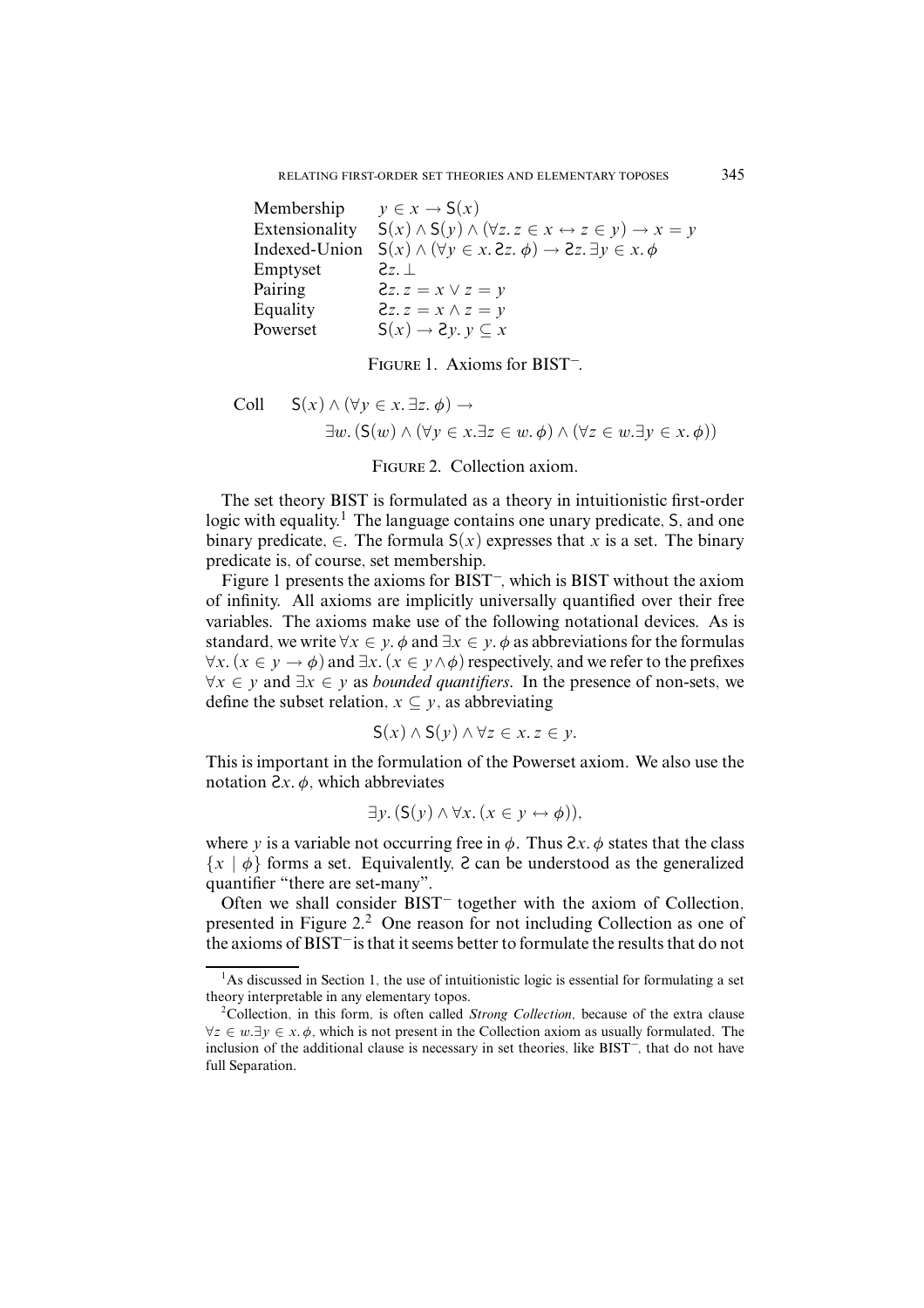require Collection for a basic theory without it. Another is that Collection has a different character from the other axioms in asserting the existence of a set that is not uniquely characterized by the properties it is required to satisfy.

There are three main non-standard ingredients in the axioms of BIST−. The first is the Indexed-Union axiom, which is taken from [2] (where it is called Union-Rep). In the presence of the other axioms, Indexed-Union combines the familiar axioms below,

Union  $S(x) \wedge (\forall y \in x. S(y)) \rightarrow 2z. \exists y \in x. z \in y$ , Replacement  $S(x) \wedge (\forall y \in x. \exists ! z. \phi) \rightarrow 2z. \exists y \in x. \phi$ ,

into one simple axiom, which is also in a form that is convenient to use. We emphasise that there is no restriction on the formulas *φ* allowed to appear in Indexed-Union. This means that BIST− supports the full Replacement schema above. The second non-standard feature of BIST<sup>-</sup> is the inclusion of an explicit Equality axiom. This is to permit the third non-standard feature, the absence of any Separation axiom. In the presence of the other axioms, including Equality and Indexed-Union (full Replacement is crucial), this turns out not to be a major weakness. As we shall see below, many instances of Separation are derivable in BIST−.

First, we establish notation for working with BIST−. As is standard, we make free use of derived constants and operations: writing  $\emptyset$  for the emptyset,  $\{x\}$  and  $\{x, y\}$  for a singleton and pair respectively, and  $x \cup y$  for the union of two sets *x* and *y*. We write  $\delta_{xy}$  for the set  $\{z \mid z = x \land z = y\}$ . It follows from the Equality and Indexed-Union axioms that, for sets *x* and *y*, the intersection *x*  $\cap$  *y* is a set, because *x*  $\cap$  *y* =  $\bigcup_{z \in x} \bigcup_{w \in y} \delta_{zw}$ .

We now study Separation in BIST<sup>-</sup>. By an *instance of Separation*, we mean a formula of the form<sup>3</sup>

 $\phi[x, y]$ -Sep  $S(x) \rightarrow 2y$ .  $(y \in x \land \phi)$ ,

which states that the subclass  $\{y \in x \mid \phi\}$  of *x* is actually a subset of *x*. We write Sep for the full Separation schema:  $\phi[x, y]$ -Sep for all  $\phi$ . Although the full Sep schema is not derivable in BIST−, many instances of it are. To see this, as in [2], we analyse the formulas  $\phi$  for which the corresponding instances of Separation are derivable. For any formula *φ*, we write !*φ* to abbreviate the following special case of Separation

$$
2z. (z = \emptyset \wedge \phi),
$$

where *z* is not free in  $\phi$ . We read  $\phi$  as stating that the property  $\phi$  is restricted.<sup>4</sup> The utility of the concept is given by the lemma below, showing

<sup>&</sup>lt;sup>3</sup>We write  $\phi[x, y]$  to mean a formula  $\phi$  with the free variables x and y (which may or may not occur in  $\phi$ ) distinguished. Moreover, once we have distinguished *x* and *y*, we write  $\phi[t, u]$  for the formula  $\phi[t/x, u/y]$ . Note that  $\phi$  is permitted to contain free variables other than *x, y*.

<sup>&</sup>lt;sup>4</sup>The terminology "restricted" is sometimes used to refer to formulas in which all quantifiers are bounded. We instead use "bounded" for the latter syntactic condition.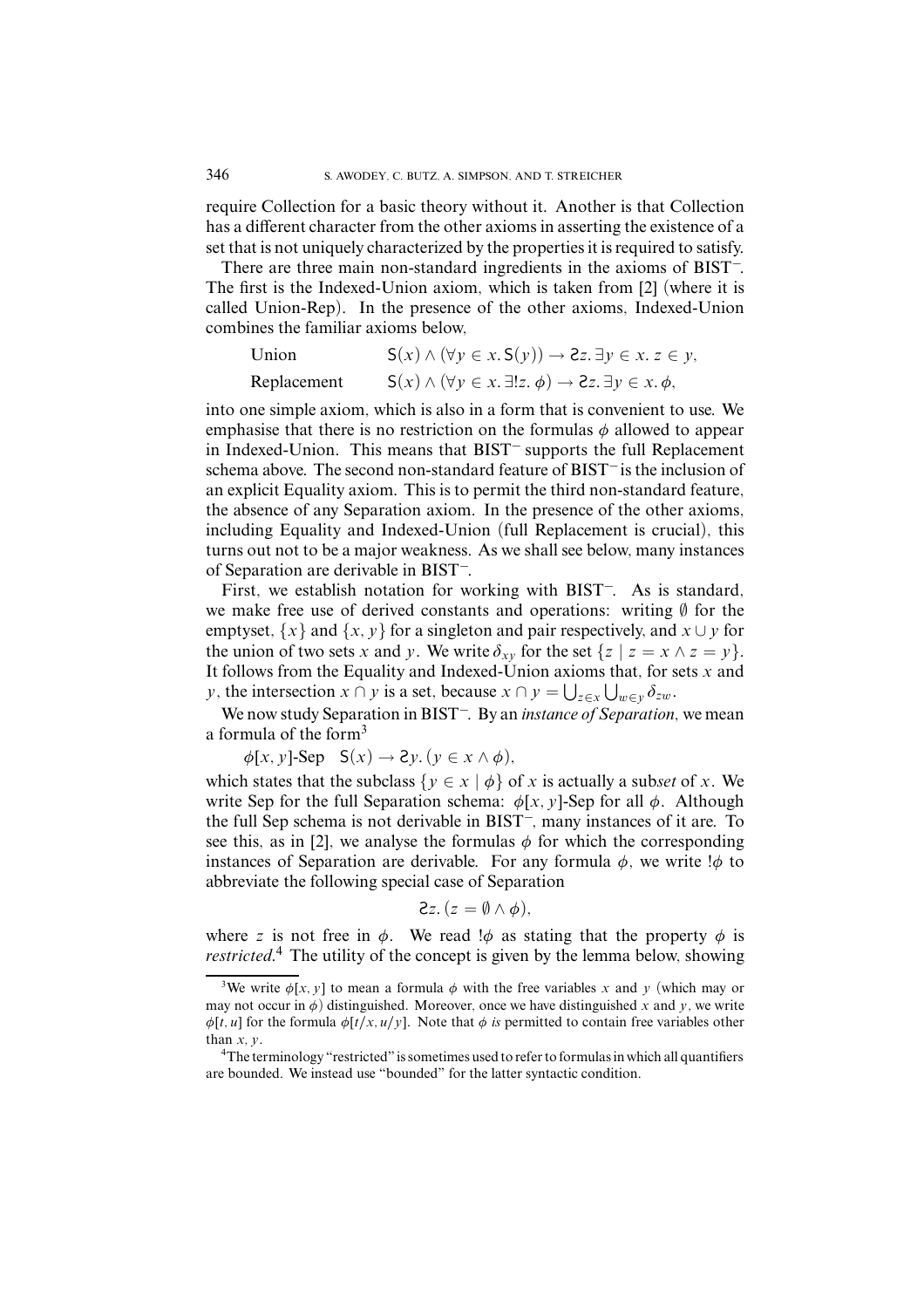that the notion of restrictedness exactly captures when a property can be used in an instance of Separation.

LEMMA 2.1. BIST<sup>-</sup>  $\vdash (\forall y \in x. !\phi) \leftrightarrow \phi[x, y]$ -Sep.

We next state important closure properties of restricted propositions.

Lemma 2.2. The following all hold in BIST−.

1.  $!(x = y)$ .

- 2. If  $S(x)$  then  $!(v \in x)$ .
- 3. If  $\phi$  and  $\psi$  then  $\phi \wedge \psi$ ,  $\phi \wedge \psi$ ,  $\phi \wedge \psi$ ,  $\phi \wedge \psi$  and  $\phi$ .
- 4. If  $S(x)$  and  $\forall y \in x$ . *!* $\phi$  *then !* $(\forall y \in x, \phi)$  and *!* $(\exists y \in x, \phi)$ .
- 5. If *φ* ∨ ¬*φ* then !*φ*.

The following immediate corollary gives a useful class of instances of Separation that are derivable in BIST−.

COROLLARY 2.3. Suppose that  $\phi[x_1, \ldots, x_k]$  is a formula containing no atomic subformula of the form  $S(z)$  and such that every quantifier is bounded and of the form  $\forall y \in x_i$  or  $\exists y \in x_i$  for some  $1 \le i \le k$ . Then

$$
BIST^{-} \vdash S(x_1) \land \cdots \land S(x_k) \rightarrow !\phi.
$$

At this point, it is convenient to develop further notation. Any formula  $\phi[x]$  determines a class  $\{x \mid \phi\}$ , which is a set just if  $\partial x$ .  $\phi$ . Given a class  $A = \{x \mid \phi\}$ , we write  $y \in A$  for  $\phi[y]$ , and we use relative quantifiers  $\forall x \in A$ and  $\exists x \in A$  in the obvious way.

Given two classes *A* and *B*, we write  $A \times B$  for the product class:

$$
\{p \mid \exists x \in A. \exists y \in B. p = (x, y)\},\
$$

where  $(x, y) = \{\{x\}, \{x, y\}\}\$ is the standard Kuratowski pairing construction. Using Indexed-Union, one can prove that if *A* and *B* are both sets then so is  $A \times B$ . Similarly, we write  $A + B$  for the coproduct class

$$
\{p \mid (\exists x \in A.\, p = (\{x\}, \emptyset)) \vee (\exists y \in B.\, p = (\emptyset, \{y\}))\}.
$$

Given a set *x*, we write  $A^x$  for the class

$$
\{f \mid \mathsf{S}(f) \land (\forall p \in f. \ p \in x \times A) \land (\forall y \in x. \ \exists ! z. \ (y, z) \in f)\}
$$

of all functions from *x* to *A*. By the Powerset axiom, if *A* is a set then so is  $A^x$ . We shall use standard notation for manipulating functions.

We next turn to the axiom of Infinity. As we are permitting non-sets in the universe, there is no reason to require the individual natural numbers themselves to be sets. Infinity is thus formulated as in Figure 3. Define

$$
BIST = BIST^{-} + Inf.
$$

For the sake of comparison, we also include, in Figure 3, the familiar von Neumann axiom of Infinity, which does make assumptions about the nature of the elements of the assumed infinite set. It will follow from the results of Section 4 that: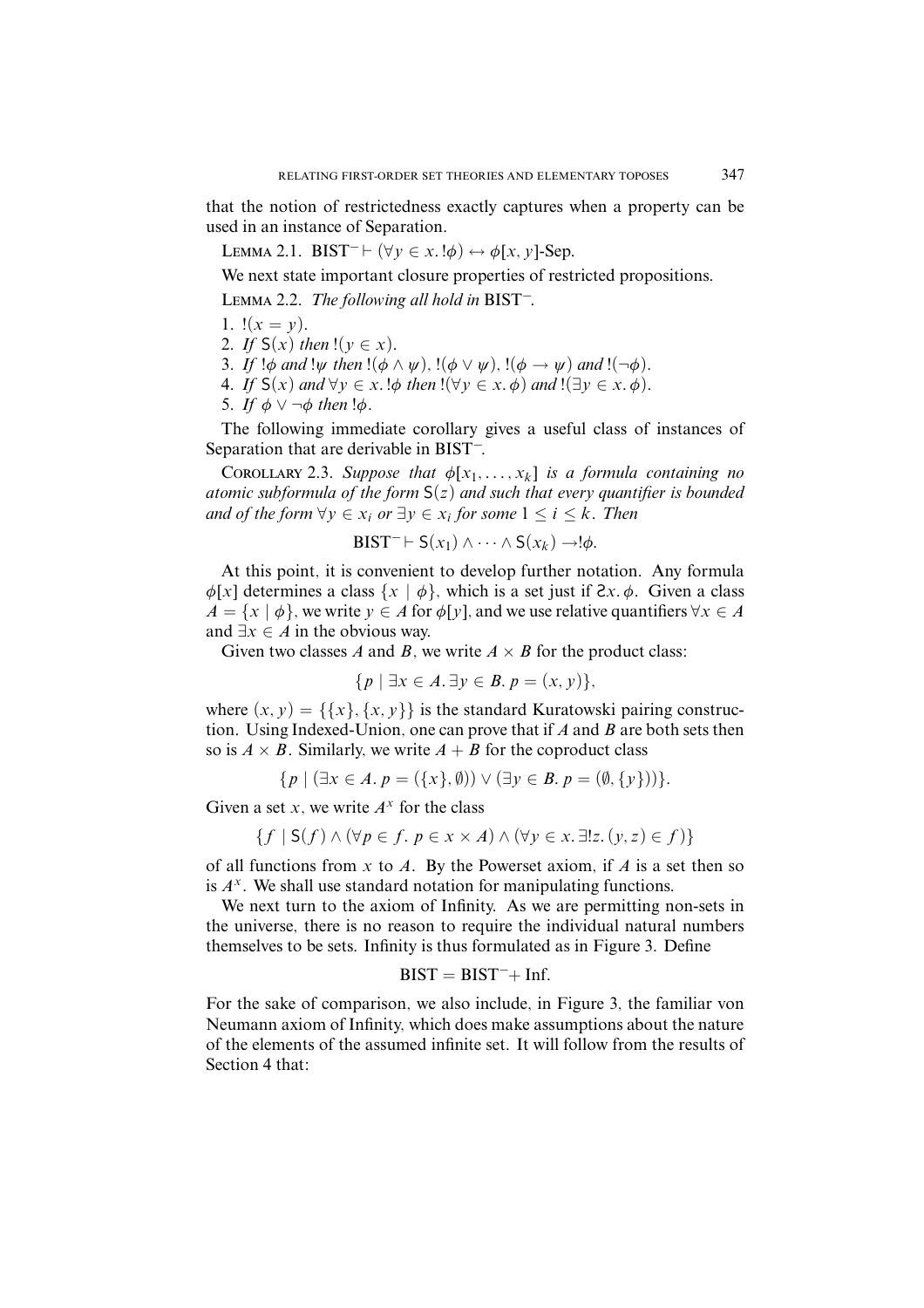348 S. AWODEY, C. BUTZ, A. SIMPSON, AND T. STREICHER

$$
\text{Inf} \qquad \exists I. \, \exists 0 \in I. \, \exists s \in I^I. \, (\forall x \in I. \, s(x) \neq 0) \land
$$
\n
$$
(\forall x, y \in I. \, s(x) = s(y) \to x = y)
$$
\n
$$
\text{vN-Inf} \qquad \exists I. \, (\emptyset \in I \land \forall x \in I. \, \mathsf{S}(x) \land x \cup \{x\} \in I)
$$

Figure 3. Infinity axioms.

PROPOSITION 2.4. BIST + Coll  $\nvdash$  vN-Inf.

It is instructive to construct the set of natural numbers in BIST and to derive its induction principle. The axiom of Infinity gives us an infinite set *I* together with an element 0 and a function *s*. We define *N* to be the intersection of all subsets of *I* containing 0 and closed under *s*. By the Powerset axiom and Lemma 2.2, *N* is a set. This definition of the natural numbers determines *N* up to isomorphism.

There is a minor clumsiness inherent in the way we have formulated the Infinity axiom and derived the natural numbers from it. Since the infinite structure  $(I, 0, s)$  is not uniquely characterized by the Infinity axiom, there is no definite description for *N* available in our first-order language. The best we can do is use the formula  $Nat(N, 0, s)$ :

$$
0 \in N \land s \in N^N \land (\forall x \in N. s(x) \neq 0) \land (\forall x, y \in N. s(x) = s(y) \to x = y)
$$

$$
\land \forall X \in \mathcal{P}N. (0 \in X \land (\forall x. x \in X \to s(x) \in X)) \to X = N,
$$

where *N*, 0, *s* are variables, to assert that  $(N, 0, s)$  forms a legitimate natural numbers structure. Henceforth, for convenience, we shall sometimes state that some property  $\psi$ , mentioning *N*, 0, *s*, is derivable in BIST. In doing so, what we really mean is that the formula

$$
\forall N, 0, s. \ (Nat(N, 0, s) \rightarrow \psi)
$$

is derivable in BIST. Thus, informally, we treat  $N$ ,  $0$ ,  $s$  as if they were constants added to the language and we treat *Nat*(*N,* 0*, s*) as if it were an axiom. The reader may wonder why we do not simply add such constants and assume  $Nat(N, 0, s)$  (instead of our axiom of Infinity) and hence avoid the fuss. Our reason for not doing so is that, in Section 4, we consider semantic models of the first-order language and we should like it to be a property of such models whether or not they validate the axiom of Infinity. This is the case with Infinity as we have formulated it, but would not be the case if it were formulated using additional constants, which would require extra structure on the models.

For a formula  $\phi[x]$ , the induction principle for  $\phi$  is

 $\phi[x]$ -Ind  $\phi[0] \land (\forall x \in N. \phi[x] \rightarrow \phi[s(x)]) \rightarrow \forall x \in N. \phi[x]$ .

We write Ind for the full induction principle, *φ*-Ind for all formulas *φ*, and we write RInd for the schema of Restricted Induction:

RInd  $(\forall x \in N. !\phi) \rightarrow \phi[x]$ -Ind.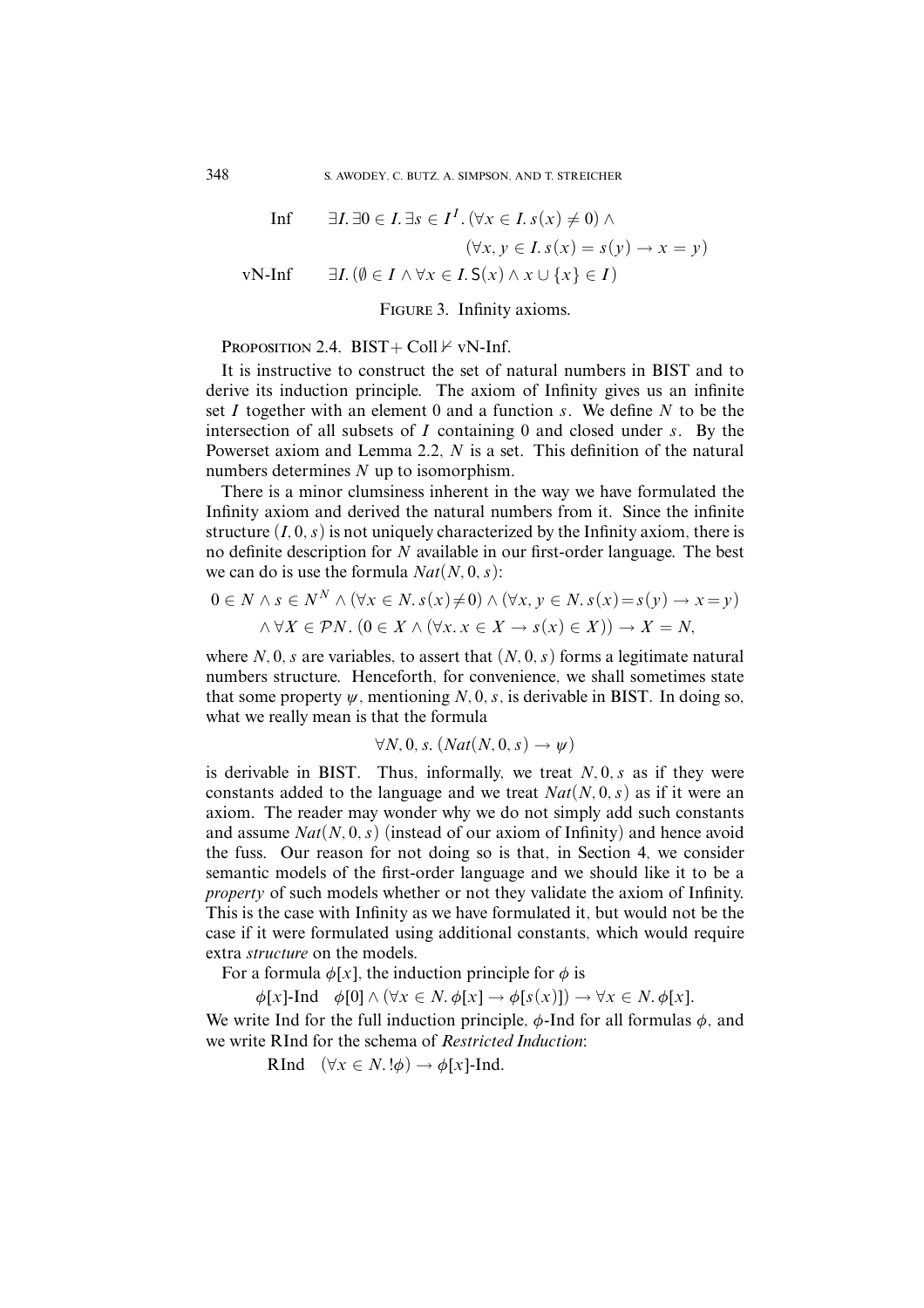| - DE       | Decidable Equality                | $x = y \vee \neg(x = y)$                   |
|------------|-----------------------------------|--------------------------------------------|
| <b>REM</b> | <b>Restricted Excluded Middle</b> | $(\phi) \rightarrow (\phi \vee \neg \phi)$ |
| -LEM       | Law of Excluded Middle            | $\phi \vee \neg \phi$                      |

Figure 4. Excluded middle axioms.

LEMMA 2.5. BIST  $\vdash$  RInd.

As induction holds for restricted properties, by Lemma 2.1, we have:

COROLLARY 2.6.  $BIST + Sep + Ind.$ 

Figure 4 contains three other axioms that we shall consider adding to our theories. LEM is the full Law of the Excluded Middle, REM is its restriction to restricted formulas and DE (the axiom of Decidable Equality) its restriction to equalities. The latter two turn out to be equivalent.

Lemma 2.7. In BIST−, axioms DE and REM are equivalent.

Henceforth, we consider only REM. Of course, properties established for REM also hold inter alia for DE.

PROPOSITION 2.8. BIST<sup> $-$ </sup>+ LEM  $\vdash$  Sep.

COROLLARY 2.9. BIST<sup> $-$ </sup>+ Sep + REM = BIST<sup> $-$ </sup>+ LEM.

In the sequel, we shall show how to interpret the theories  $BIST + Coll$  in any elementary topos with natural numbers object. Also, we shall interpret BIST+Coll+REM in any boolean topos with natural numbers object. From these results, we shall deduce

PROPOSITION 2.10. BIST + Coll + REM  $\nvdash$  Con(HAH),

where  $Con(HAH)$  is the  $\Pi_1^0$  formula asserting the consistency of Higherorder Heyting Arithmetic [20]. Indeed, this proposition is a consequence of the conservativity of our interpretation of BIST+Coll+REM over the internal logic of boolean toposes, see Proposition 4.6 and surrounding discussion. On the other hand,

PROPOSITION 2.11. BIST + Ind  $\vdash$  Con(HAH).

COROLLARY 2.12. If any of the schemas Ind, Sep or LEM are added to BIST then Con(HAH) is derivable. Hence, none of these schemas is derivable in  $BIST + Coll + REM$ .

Proposition 2.10 shows that  $BIST + Coll$  is considerably weaker than  $ZF$ set theory. As well as BIST, we shall also be interested in the theory:

$$
IST = BIST + Sep,
$$

introduced in [17]. The theory IST is intertranslatable with Friedman's Intuitionistic Zermelo–Fraenkel set theory, in its version  $IZF_R$  with Replacement rather than Collection, see [16]. Similarly,  $IST+Coll$  is intertranslatable with full IZF itself.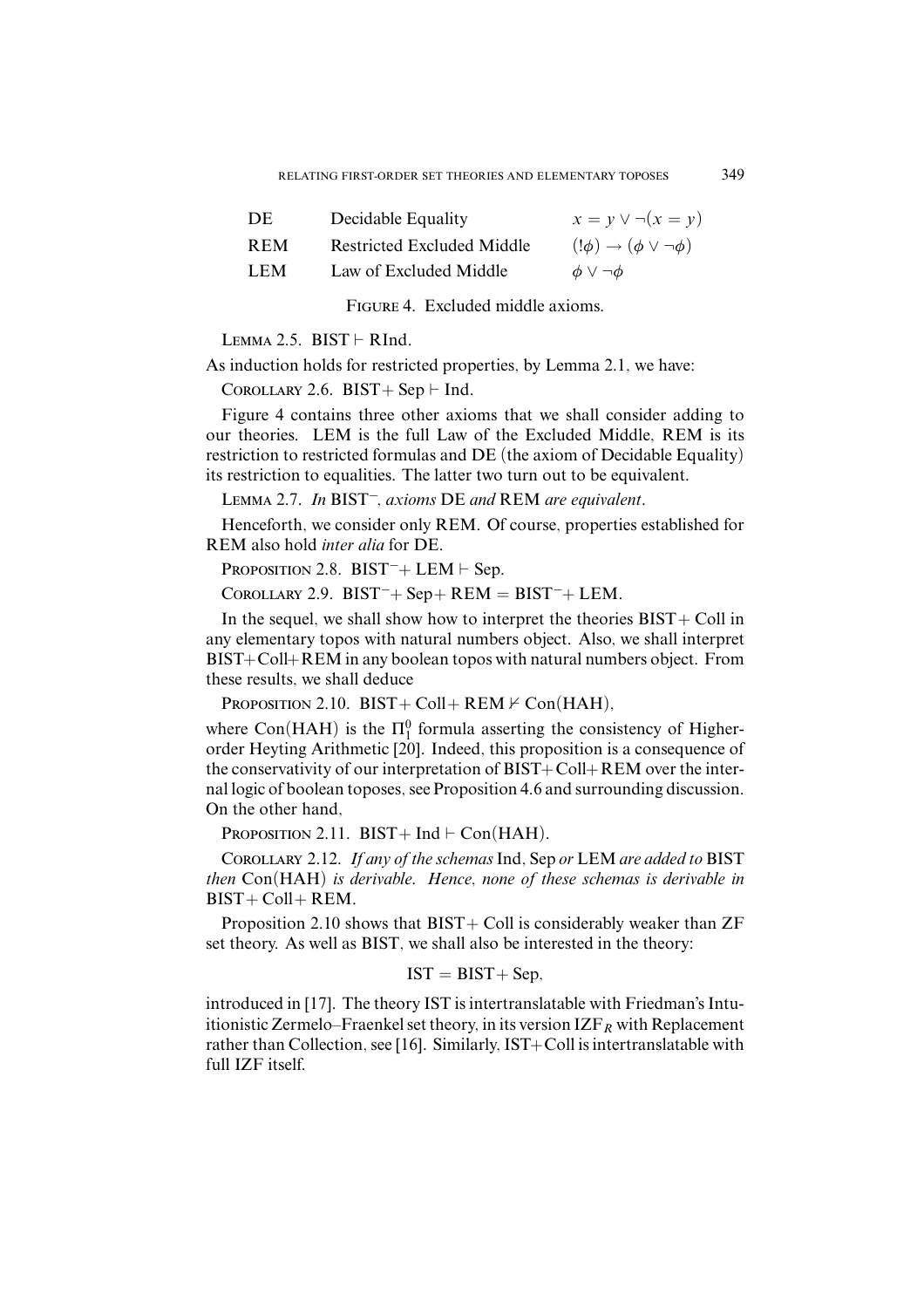## 350 S. AWODEY, C. BUTZ, A. SIMPSON, AND T. STREICHER

We end this section with a brief discussion about the relationship between BIST and other intuitionistic set theories in the literature. None of the existing literature on weak set theories interpretable in arbitrary elementary toposes includes unrestricted Replacement or Collection axioms in such theories. In having such principles, our set theories are similar to the "constructive" set theories of Myhill, Friedman and Aczel [15, 7, 1, 2]. However, because of our acceptance of the Powerset axiom, none of the set theories discussed above are "constructive" in the predicative sense intended by these authors.<sup>5</sup> In fact, in comparison with Aczel's CZF  $[1, 2]$ , the theory  $BIST + Coll$  represents *both* a strengthening *and* a weakening. It is a strengthening because it has the Powerset axiom, and this indeed amounts to a strengthening in terms of proof-theoretic strength. However, the full Ind schema is derivable in Aczel's CZF, but not in BIST+ Coll.

§**3. Toposes and systems of inclusions.** In this section we introduce the categories we shall use as models of BIST− and its extensions. For us, a category K will always be *locally small*, i.e., the collection of objects  $|K|$ forms a (possibly proper) class, but the collection of morphisms  $\mathcal{K}(A, B)$ , between any two objects *A,B*, forms a set. We write **Set** for the category of sets. Of course all this needs to be understood relative to some metatheory supporting a class/set distinction. To keep matters simple in this announcement, our meta-theory throughout isZFC. A more careful analysis of meta-theoretic assumptions is given in the full version of the paper [4].

To fix notation, we briefly recall that an (*elementary*) topos is a category  $\mathcal E$ with finite limits and with powerobjects:

DEFINITION 3.1. A category  $\mathcal E$  with finite limits has *powerobjects* if, for every object *B* there is an object  $P(B)$  and a mono  $\ni_B \longrightarrow P(B) \times B$ such that, for every mono  $R \xrightarrow{r} A \times B$  there exists a unique map  $\chi_r$ : *A*  $\longrightarrow$  *P*(*B*) fitting into a pullback diagram:



The intuitive reading of the above data is that objects are sets, the powerobject  $P(B)$  is the powerset of *B*, and  $\supseteq_B$  is the membership relation.

We shall always assume that toposes come with *specified structure*, i.e., we have specified binary products  $A \xleftarrow{\pi_1} A \times B \xrightarrow{\pi_2} B$ , specified terminal

<sup>&</sup>lt;sup>5</sup>For us, Powerset is unavoidable because we are investigating set theories associated with elementary toposes, where powerobjects are a basic ingredient of the structure.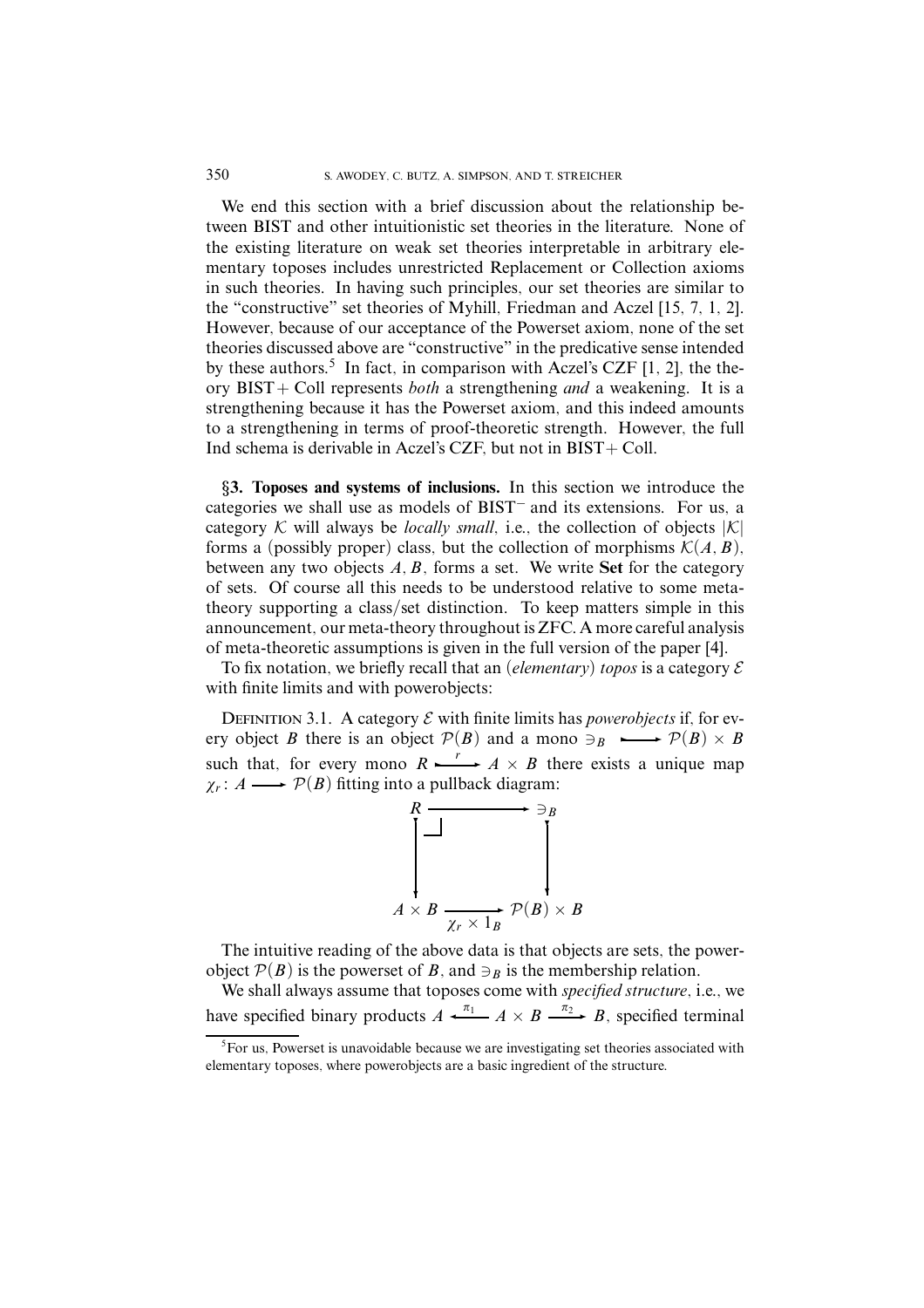object **1**, a specified equalizer for every parallel pair, and specified data providing the powerobject structure as above.

Any morphism  $f: A \longrightarrow B$  in a topos factors (uniquely up to isomorphism) as an epi followed by a mono

$$
f = A \longrightarrow \operatorname{Im}(f) \longrightarrow B.
$$

Thus, given  $f: A \longrightarrow B$ , we can factor the composite on the left below, to obtain the morphisms on the right.

$$
\ni_A \longrightarrow \mathcal{P}(A) \times A \xrightarrow{1_{\mathcal{P}(A)} \times f} \mathcal{P}(A) \times B = \ni_A \longrightarrow R_f \xrightarrow{r_f} \mathcal{P}(A) \times B
$$

By the definition of powerobjects, we obtain  $\chi_{r_f}: \mathcal{P}(A) \to \mathcal{P}(B)$ . We write  $Pf : \mathcal{P}(A) \to \mathcal{P}(B)$  for  $\chi_{r_f}$ . Intuitively, the morphism  $\mathcal{P}f$  represents the direct-image function determined by *f*. Its definition is independent of the choice of factorization. The operations  $A \mapsto \mathcal{P}A$  and  $f \mapsto \mathcal{P}f$  are the actions on objects and morphisms respectively of the covariant powerobject functor.

We wish to interpret the first-order language of Section 2 in an elementary topos  $\mathcal{E}$ . In fact, the topos  $\mathcal{E}$  alone does not determine a canonical such interpretation. Thus the interpretation needs to be defined with reference to additional structure on  $\mathcal{E}$ . The required extra structure, a *directed structural* system of inclusions (dssi), is a collection of special maps, "inclusions", intended to implement a "subset" relation between objects of the topos. The situation is summarised by the equation:

model of 
$$
BIST^-
$$
 = elementary topos  $\mathcal{E} + \text{dssi on } \mathcal{E}$ . (1)

In the remainder of this section, we introduce and analyse the required notion of dssi.

DEFINITION 3.2 (System of inclusions). A *system of inclusions* on a category K is a subcategory  $\mathcal I$  (the *inclusion* maps, denoted  $\subseteq$   $\rightarrow$  ) satisfying the four conditions below.

- (si1) Every inclusion is a monomorphism in  $K$ .
- (si2) There is at most one inclusion between any two objects of  $K$ .
- (si3) For every mono *P* <u>→ *m*</u>  $\rightarrow$  *A* in K there exists an inclusion  $A_m \longrightarrow A$ that is isomorphic to *m* (in the slice category  $K/A$ ).
- (si4) Given a commuting diagram, with *i, j* inclusions,



then *m* (which is necessarily a mono) is an inclusion.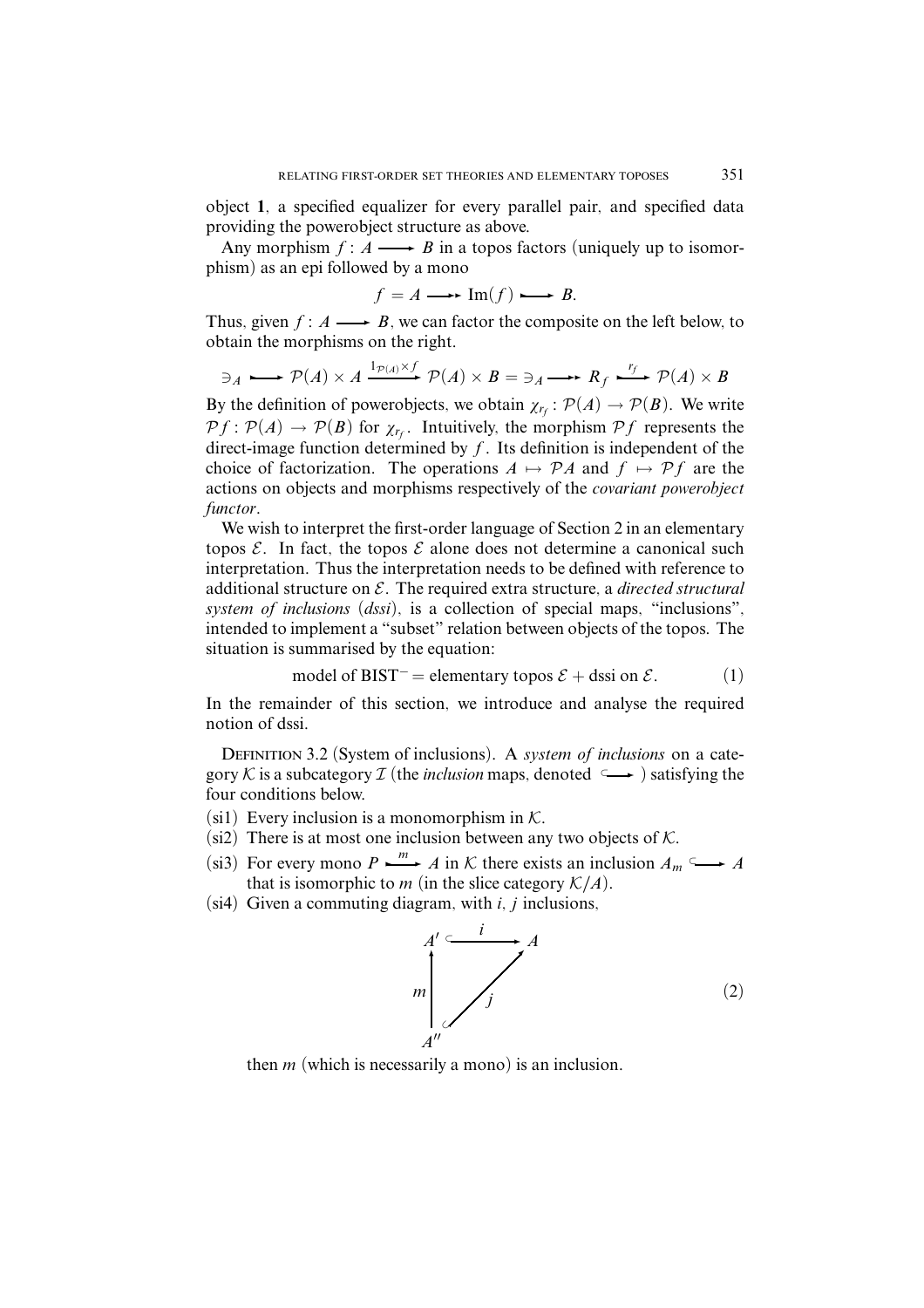We shall always assume that systems of inclusions come with a specified means of finding  $A_m \longrightarrow A$  from *m* in fulfilling (si3). By (si3), every object of K is an object of T, hence every identity morphism in K is an inclusion. By (si2), the objects of *I* are preordered by inclusions. We write  $A \equiv B$  if  $A \longrightarrow B \longrightarrow A$ . If  $A \subseteq^i$  *B* then  $A \equiv B$  iff *i* is an isomorphism, in which case  $i^{-1}$  is the inclusion from *B* to *A*. We do not assume that inclusions form a partial order since there is no gain in convenience by doing so.

When working with an elementary topos  $\mathcal E$  with a specified system of inclusions *I*, we always take the image factorization of a morphism  $A \xrightarrow{f} B$ in  $\mathcal E$  to be of the form

$$
A \xrightarrow{f} B = A \xrightarrow{e_f} \text{Im}(f) \xrightarrow{i_f} B,
$$

i.e., an epi followed by an inclusion, using (si3) to obtain such an image.

DEFINITION 3.3 (Directed system of inclusions). A system of inclusions  $\mathcal I$ on a category K (with at least one object) is said to be *directed* if the induced preorder on  $\mathcal I$  is directed (i.e., if, for any pair of objects  $A, B$ , there exists a specified object  $C_{AB}$  with  $A \longrightarrow C_{AB} \longrightarrow B$ ).

DEFINITION 3.4 (Structural system of inclusions). A system of inclusions  $\mathcal I$  on an elementary topos  $\mathcal E$  is said to be *structural* if it satisfies the conditions below relating inclusions to the specified structure on  $\mathcal{E}$ .

- (ssi1) For any parallel pair  $A \stackrel{f}{\longrightarrow}$  $\frac{f}{g}$  *B*, the specified equalizer  $E \rightarrow A$  is an inclusion.
- (ssi2) For all inclusions  $A' \stackrel{i}{\longrightarrow} A$  and  $B' \stackrel{j}{\longrightarrow} B$ , the specified product  $A' \times B' \xrightarrow{i \times j} A \times B$  is an inclusion.
- (ssi3) For every object *A*, the membership mono  $\exists A \rightarrow \mathcal{P}(A) \times A$  is an inclusion.
- (ssi4) For every inclusion  $A' \xrightarrow{i} A$ , the direct-image map  $\mathcal{P}A' \xrightarrow{\mathcal{P}i} \mathcal{P}A$ is an inclusion.

The structure we shall require to interpret the first-order language of Section 2 is a *directed structural system of inclusions* (henceforth *dssi*).

We make some observations concerning the existence of dssis. First, we observe that not every topos can have a dssi placed upon it. For a simple counterexample, consider the full subcategory of **Set** whose objects are the cardinals. This is a topos, as it is equivalent to **Set** itself. However, it can have no system of inclusions placed upon it. Indeed, if there were a system of inclusions, then, by condition (si3) of Definition 3.2, each of the two morphisms  $1 \longrightarrow 2$  would have to be an inclusion, thus violating condition (si2). Since subset inclusions give a (partially-ordered) dssi on **Set**, the existence of a dssi is not preserved under equivalence of categories. In fact, every topos is equivalent to one carrying a dssi.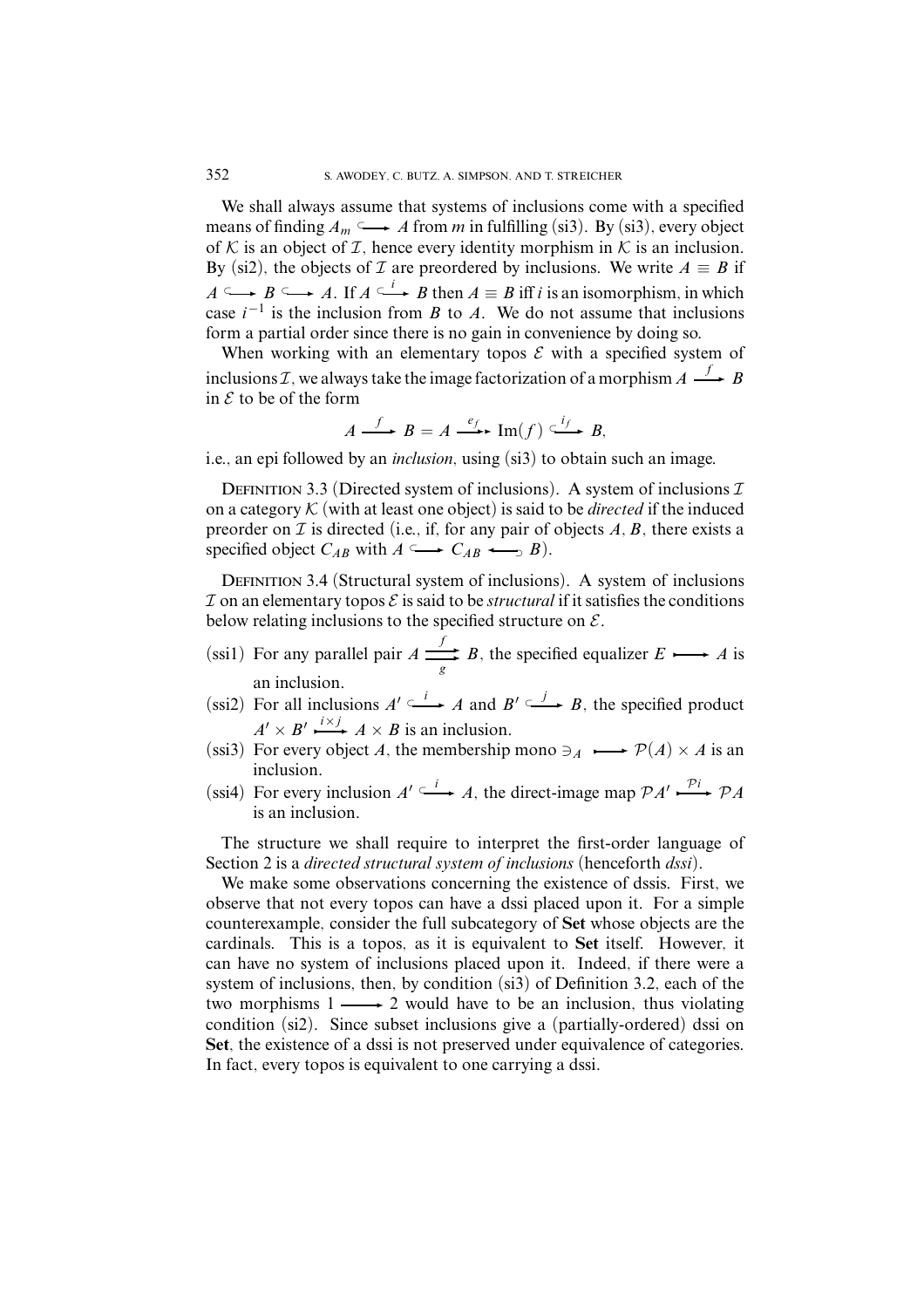|                                     | $X \Vdash_{\rho} S(x)$ iff there exists B with $I_x \longrightarrow \mathcal{P}B$                                                                                                                     |
|-------------------------------------|-------------------------------------------------------------------------------------------------------------------------------------------------------------------------------------------------------|
|                                     | $X \Vdash_{\rho} x = y$ iff there exists B with $A_x \xrightarrow{i} B \xrightarrow{j} A_y$<br>such that $i \circ \rho_x = j \circ \rho_y$                                                            |
| $X\Vdash_{\rho} x\in y$             | iff there exist inclusions $I_x \xrightarrow{i} B$ and $I_y \xrightarrow{j} PB$ such<br>that $X \xrightarrow{\langle j \circ e_y, i \circ e_x \rangle} \mathcal{P}B \times B$ factors through $\ni_B$ |
| $X\Vdash_{\rho} \bot$               | iff $X$ is an initial object                                                                                                                                                                          |
|                                     | $X \Vdash_{\rho} \phi \wedge \psi$ iff $X \Vdash_{\rho} \phi$ and $X \Vdash_{\rho} \psi$                                                                                                              |
|                                     | $X \Vdash_{\rho} \phi \vee \psi$ iff there exist jointly epic $Y \xrightarrow{s} X$ and $Z \xrightarrow{t} X$<br>such that $Y \Vdash_{\rho \circ s} \phi$ and $Z \Vdash_{\rho \circ t} \psi$          |
| $X\Vdash_{\rho}\phi\rightarrow\psi$ | iff for all $Y \xrightarrow{t} X$ , $Y \Vdash_{\rho \circ t} \phi$ implies $Y \Vdash_{\rho \circ t} \psi$                                                                                             |
| $X\Vdash_{\rho} \forall x.\,\phi$   | iff for all $Y \xrightarrow{t} X$ and $Y \xrightarrow{a} A$ , $Y \Vdash_{(\rho \circ t)[a/x]} \phi$                                                                                                   |
|                                     | $X \Vdash_{\rho} \exists x. \phi$ iff there exists an epi $Y \xrightarrow{t} X$ and map $Y \xrightarrow{a} A$<br>such that $Y \Vdash_{(\rho \circ t)[a/x]} \phi$                                      |
|                                     |                                                                                                                                                                                                       |

FIGURE 5. The forcing relation.

THEOREM 3.5. Given a topos  $\mathcal{E}$ , there exists an equivalent category  $\mathcal{E}'$  carrying a dssi  $\mathcal{I}'$  relative to specified topos structure on  $\mathcal{E}'.$ 

To end this section, we discuss the extra structure we shall require to interpret IST and other set theories with full Separation.

DEFINITION 3.6 (Superdirected system of inclusions). A system of inclusions  $\mathcal I$  on  $\mathcal K$  is said to be *superdirected* if, for every set  $\mathcal A$  of objects of  $\mathcal K$ , there exists an object *B* that is an upper bound for  $A$  in  $I$ .

The structure we shall require to interpret set theories with full Separation is a superdirected structural system of inclusions (henceforth sdssi).

PROPOSITION 3.7. If  $\mathcal E$  is a small topos with an sdssi then, for every object *A*, *it holds that*  $A \equiv 1$ *, hence every object is isomorphic to* 1*.* 

Thus sdssi's are only interesting on locally small toposes whose objects form a proper class. The final two results of this section show that sdssi's are available on important classes of toposes from the literature.

THEOREM 3.8. For any cocomplete topos  $\mathcal{E}$ , there is an equivalent category  $\mathcal{E}'$  carrying an sdssi  $\mathcal{I}'$  relative to specified topos structure on  $\mathcal{E}'.$ 

In particular, any Grothendieck topos can (up to equivalence) be endowed with an sdssi.

THEOREM 3.9. For any realizability topos  $\mathcal{E}$ , there is an equivalent category  $\mathcal{E}'$  carrying an sdssi  $\mathcal{I}'$  relative to specified topos structure on  $\mathcal{E}'.$ 

§**4. Interpreting set theory in a topos with inclusions.** In this section we present the interpretation of the first-order language of Section 2 in an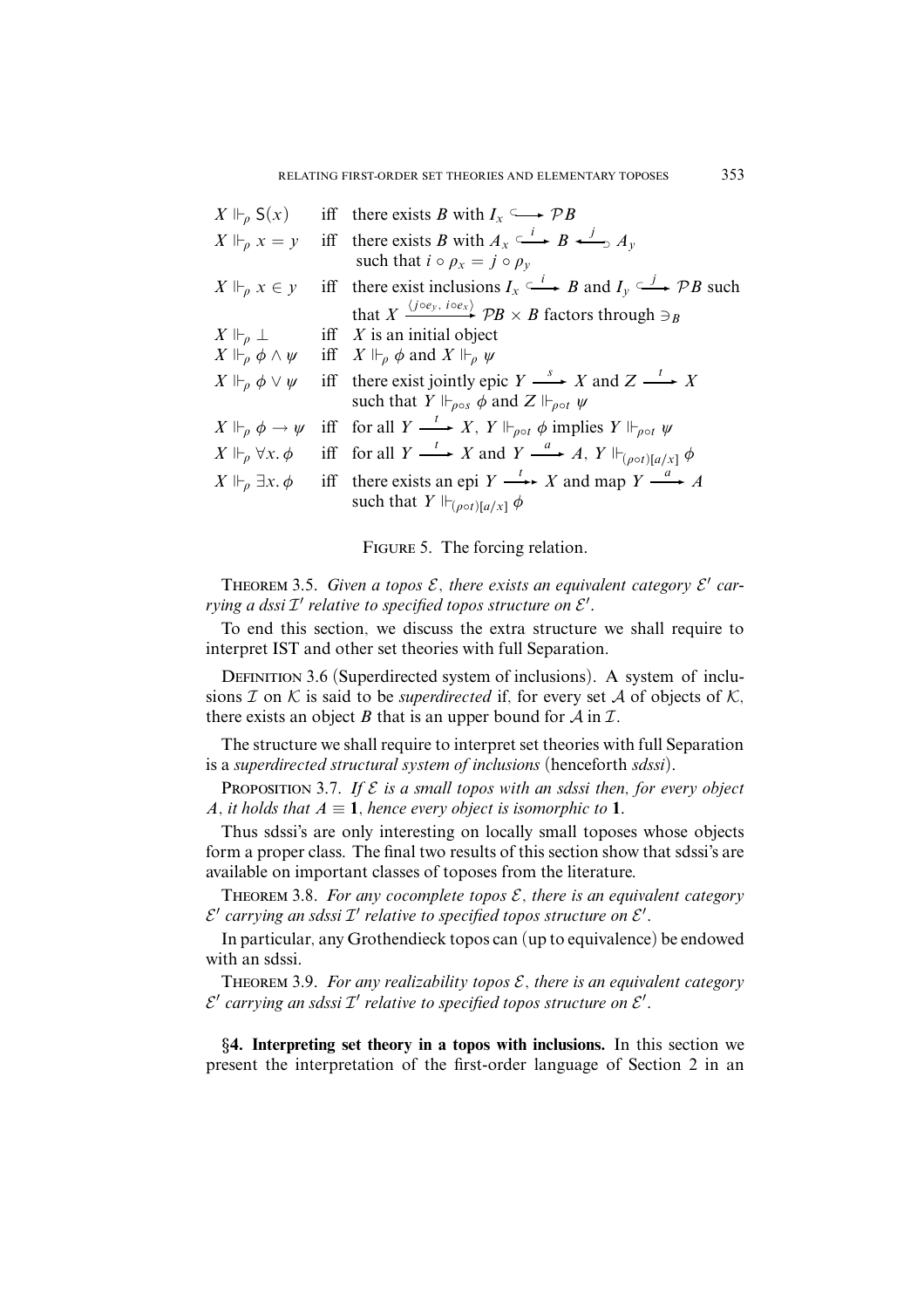arbitrary elementary topos with dssi. This interpretation always validates the axioms of BIST−+ Coll. In addition, the axiom of Infinity (hence  $BIST + Coll$ ) is validated if and only if the topos has a natural numbers object. Also, Restricted Excluded Middle is validated if and only if the topos is boolean. Furthermore, all the theories covered above are complete with respect to validity in the appropriate class of models. Finally, in the case that the dssi is superdirected, full Separation, hence the theory IST, is validated.

Let  $\mathcal E$  be an arbitrary elementary topos with dssi  $\mathcal I$ . The interpretation of the first-order language is similar to the well-known Kripke–Joyal semantics of the Mitchell–Bénabou language, cf. [13], but with two main differences. First, we have to interpret the untyped relations  $x = y$ ,  $S(x)$  and  $x \in y$ . Second, we have to interpret unbounded quantification. To address these issues, we make essential use of the inclusion structure on  $\mathcal{E}$ . In doing so, we closely follow Hayashi [8], who interpreted the ordinary language of firstorder set theory using the canonical inclusions between so-called transitive objects in  $\mathcal{E}$ . The difference in our case is that we work with an arbitrary dssi on  $\mathcal{E}$ . See Section 1 for further comparison.

We interpret a formula  $\phi(x_1, \ldots, x_k)$  (i.e., with at most  $x_1, \ldots, x_k$  free) relative to the following data: an object *X* of  $\mathcal{E}$ , a "world"; and an "*X*environment"  $\rho$  mapping each free variable  $x \in \{x_1, \ldots, x_k\}$  to a morphism *X*  $\frac{\rho_x}{\rho_x}$  *A<sub>x</sub>* in *E*. We write *X*  $\vert \frac{\rho_p}{\rho} \phi \rangle$  for the associated "forcing" relation, which is defined inductively in Figure 5. In the definition, we use the notation *X*  $e_x$  *i<sub>x</sub>*  $\frac{e_x}{x}$  *A<sub>x</sub>* for the epi-inclusion factorization of  $\rho_x$ . Also, given *Y*  $\longrightarrow$  *X*, we write  $\rho \circ t$  for the *Y*-environment mapping *x* to  $\rho_x \circ t$ . Similarly, given morphisms  $A_x \xrightarrow{b_x} B_x$ , for each free variable *x*, we write *b*  $\circ$   $\rho$  for the *X*-environment mapping *x* to  $b_x \circ \rho_x$ . Finally, given a variable  $x \notin \{x_1, \ldots, x_k\}$ , and a morphism  $a: X \longrightarrow A_x$ , we write  $\rho[a/x]$  for the environment that agrees with  $\rho$  on  $\{x_1, \ldots, x_k\}$ , and which also maps *x* to *a*.

The next lemma gives a direct formulation of the derived forcing conditions for the various set-theoretic abbreviations used in Section 2.

LEMMA 4.1. *If I<sub>z</sub>* ∈  $\stackrel{k}{\longrightarrow}$  *PC* then

$$
X \Vdash_{\rho} \forall x \in z. \phi \quad \text{iff} \quad \text{for all } Y \xrightarrow{t'} X \text{ and } Y \xrightarrow{s'} C, \text{ if}
$$
\n
$$
Y \xrightarrow{(k \circ e_z \circ t', s')} PC \times C \text{ factors through } \exists C
$$
\n
$$
\text{then } Y \Vdash_{(\rho \circ t')[s'/x]} \phi,
$$

*X*  $\Vdash_{\rho} \exists x \in z \ldotp \phi$  *iff there exists an epi Y*  $\xrightarrow{t}$  *X* and map *Y*  $\xrightarrow{s}$  *C* such that  $Y \xrightarrow{(k \circ e_z \circ t, s)} \mathcal{P}C \times C$  factors  $through \ni_C$  and  $Y \Vdash_{(\rho \circ t)[s/x]} \phi$ ,

$$
X \Vdash_{\rho} x \subseteq y \qquad \text{iff} \quad \text{there exists } B \text{ such that } I_x \xrightarrow{i} \mathcal{P}B \xrightarrow{j} I_y
$$
\n
$$
\text{and } (i \circ e_x, j \circ e_y) : X \longrightarrow \mathcal{P}B \times \mathcal{P}B \text{ factors}
$$
\n
$$
\text{through } \subseteq_B \subseteq \longrightarrow \mathcal{P}B \times \mathcal{P}B,
$$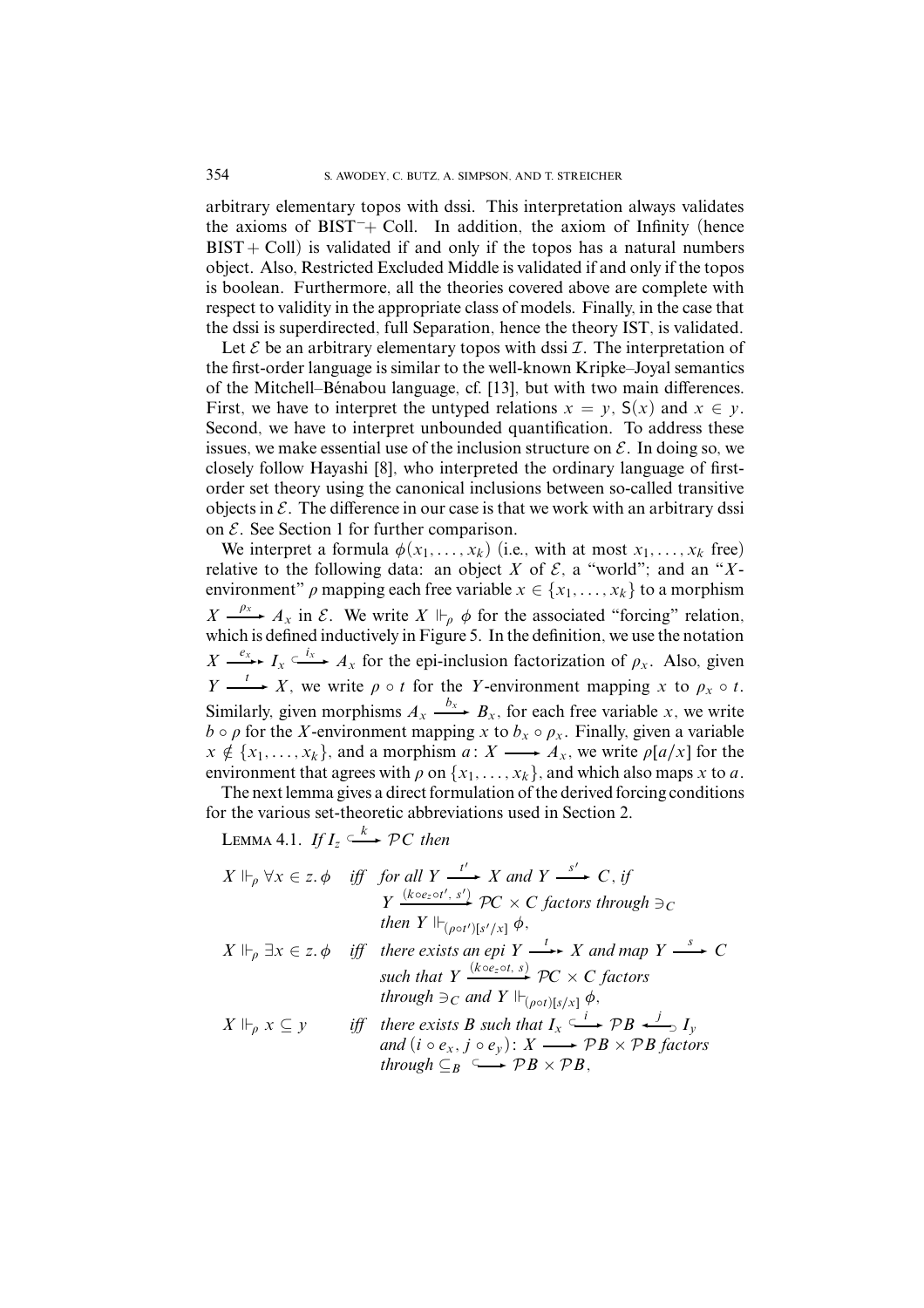RELATING FIRST-ORDER SET THEORIES AND ELEMENTARY TOPOSES 355

$$
X \Vdash_{\rho} 2x. \phi \quad \text{iff} \quad \text{there exist objects } B \text{ and } R \longrightarrow X \times B \text{ such that,}
$$
\n
$$
\text{for all } A \text{ and maps } Y \xrightarrow{t} X \text{ and } Y \xrightarrow{s} A,
$$
\n
$$
Y \Vdash_{(\rho \circ t)[s/x]} \phi \text{ iff } \text{Im}(p) \longrightarrow R,
$$
\n
$$
\text{where } p = \langle t, s \rangle: Y \longrightarrow X \times A,
$$
\n
$$
X \Vdash_{\rho} !\phi \quad \text{iff} \quad \text{the family } \{Y \mid Y \xrightarrow{i} X \text{ and } Y \Vdash_{\rho \circ i} \phi \} \text{ has a}
$$
\n
$$
\text{greatest element under inclusion.}
$$

For a sentence  $\phi$ , we write  $(\mathcal{E}, \mathcal{I}) \models \phi$  to mean that, for all worlds X, it holds that  $X \Vdash \phi$  (equivalently that  $1 \models \phi$ ). Similarly, for a theory (i.e., set of sentences T), we write  $(\mathcal{E}, \mathcal{I}) \models \mathcal{T}$  to mean that  $(\mathcal{E}, \mathcal{I}) \models \phi$ , for all  $\phi \in \mathcal{T}$ . The theorem below is the main result of this announcement.

THEOREM 4.2 (Soundness and completeness). For any theory  $T$  and sentence *φ*, the following are equivalent.

- 1. BIST<sup>-</sup>+ Coll +  $\mathcal{T} \vdash \phi$ .
- 2.  $(\mathcal{E}, \mathcal{I}) \models \phi$ , for every topos  $\mathcal E$  and dssi  $\mathcal I$  satisfying  $(\mathcal{E}, \mathcal{I}) \models \mathcal T$ .

Soundness can be proved in the expected way by unwinding the forcing semantics and checking the validity of the axioms one by one. The details are surprisingly involved. The proof of completeness makes essential use of an alternative category-theoretic account of models of BIST, using an appropriately axiomatized notion of "category of classes", adapting earlier work on *Algebraic Set Theory* [10, 17, 5]. For the (lengthy) details, see [4].

The following two propositions can be used in combination with Theorem 4.2 to obtain sound and complete classes of models for extensions of the theory BIST−+ Coll with Inf and/or REM.

PROPOSITION 4.3.  $(\mathcal{E}, \mathcal{I}) \models \text{Inf iff } \mathcal{E}$  has a natural numbers object.

PROPOSITION 4.4.  $(\mathcal{E}, \mathcal{I}) \models$  REM iff  $\mathcal E$  is a boolean topos.

An interesting aspect of Proposition 4.4 is that the underlying logic of the first-order set theories that we associate with boolean toposes is not in general classical. Such set theories always satisfy the restricted law of excluded middle REM, but not in general the full law LEM. Such "semiclassical" set theories have appeared elsewhere in the literature on intuitionistic set theories, see e.g., [16]. Here, as in [8], we find them arising naturally as a consequence of our forcing semantics.

The next result states that, in the presence of a superdirected system of inclusions, the full Separation schema is validated.

PROPOSITION 4.5. If *I* is an sdssi on  $\mathcal E$  then  $(\mathcal E, \mathcal I) \models$  Sep.

Since BIST+ Sep+ Coll interprets IZF, we now, by Theorems 3.8 and 3.9, have the promised uniform explanation for why all Grothendieck and realizability toposes provide models of IZF.

In contrast to the characterizations of Inf and REM, Proposition 4.5 only establishes a sufficient condition for the validity of full Separation.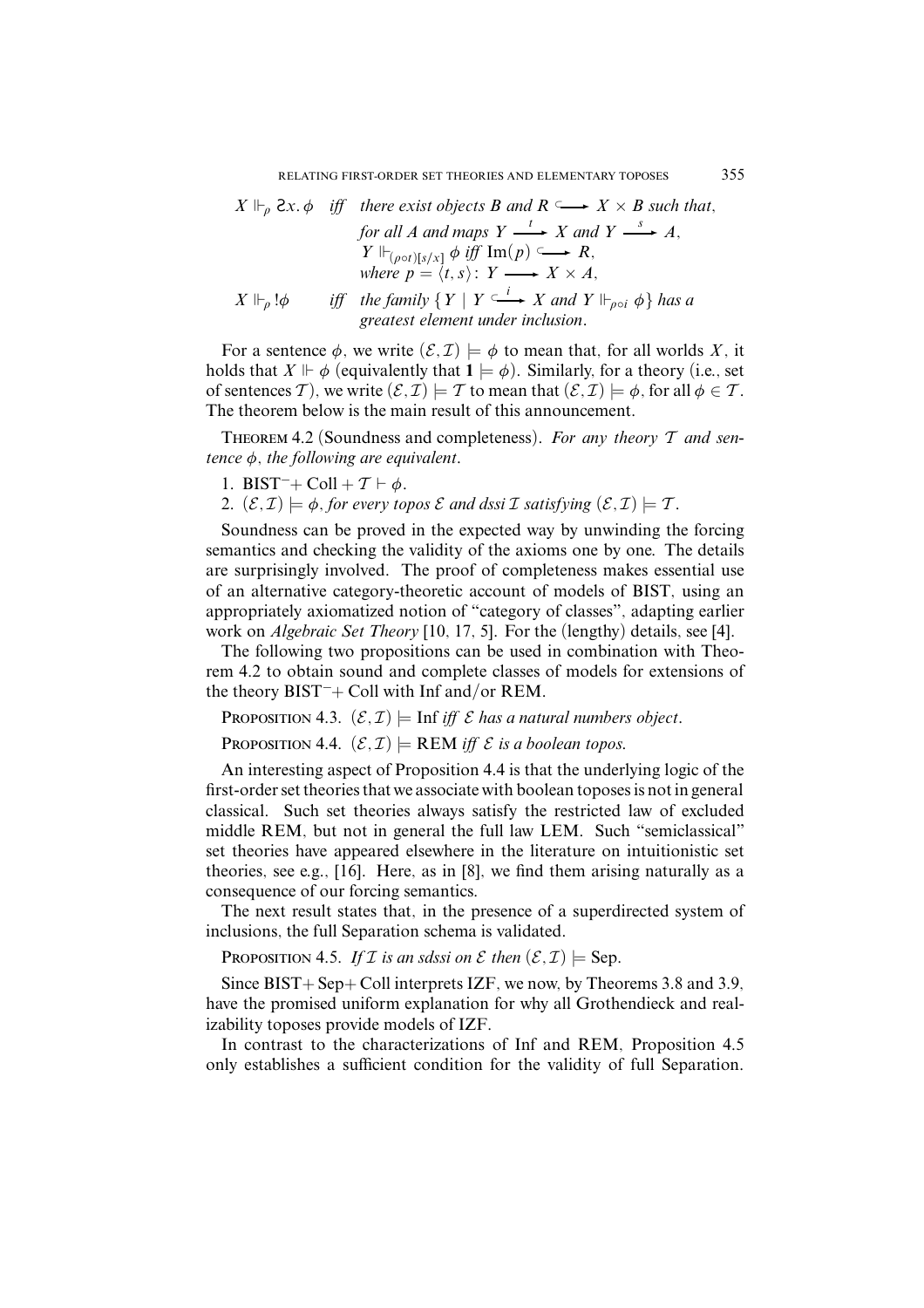Indeed, there is no reason to expect BIST−+ Coll+ Sep to be a complete axiomatization of the valid sentences with respect to toposes with sdssi's.

We next consider a further important aspect about the forcing semantics of the first-order language, its conservativity over the internal logic of  $\mathcal{E}$ . In order to fully express this, using the tools of the present section, one would need to add constants to the first-order language for the global points in  $\mathcal E$ , interpret these in the evident way in the forcing semantics, and give a laborious translation of the typed internal language of  $\mathcal E$  into first-order set theory augmented with the constants. In principle, all this is routine. In practice, it would be tedious. Rather than pursuing this line any further, we instead refer the reader to the full paper [4], where the tools of categorical logic are used to express the desired conservativity property in more natural terms. At this point, we simply remark on one important consequence of the general conservativity result.

PROPOSITION 4.6. Suppose  $\mathcal E$  has a natural numbers object. Then for any first-order sentence  $\phi$  in the language of arithmetic,  $\mathcal{E} \models \phi$  in the internal logic of  $\mathcal E$  if and only if  $(\mathcal E,\mathcal I)\models \phi$  in the forcing semantics (using the natural translation of *φ* in each case).

Proposition 2.10 follows as a consequence of the above result, by an application of Gödel's second incompleteness theorem.

We end this announcement with simple applications of the soundness theorem to obtain non-derivability results. Let *A* be any set. For each ordinal  $\alpha$ , we construct the von-Neumann hierarchy  $V_{\alpha}(A)$  relative to A as a set of atoms in the standard way, viz:

$$
V_{\alpha+1}(A) = A + \mathcal{P}(V_{\alpha}(A)),
$$
  
\n
$$
V_{\lambda}(A) = \bigcup_{\alpha < \lambda} V_{\alpha}(A) \qquad \lambda \text{ a limit ordinal.}
$$

Note that  $V_0 = \emptyset$ , and  $\alpha \leq \beta$  implies  $V_\alpha(A) \subseteq V_\beta(A)$ . We write  $V(A)$  for the unbounded hierarchy  $\bigcup_{\alpha} V_{\alpha}(A)$ .

For a limit ordinal  $\lambda > 0$ , we define the category  $V_{\lambda}(A)$  to have subsets  $X \subseteq$  $V_{\alpha}(A)$ , for any  $\alpha < \lambda$ , as objects, and arbitrary functions as morphisms. It is readily checked that  $V_\lambda(A)$  is a boolean topos. Moreover, subset inclusions provide a dssi on  $V_\lambda(A)$  relative to the naturally given topos structure. In the propositions below, we omit explicit mention of the inclusion maps, which are always taken to be subset inclusions.

PROPOSITION 4.7.

1.  $V_{\lambda}(A) \models \text{Inf } \text{if and only if } \lambda > \omega \text{ or } |A| \geq \aleph_0.$ 

2.  $V_{\lambda}(A) \models \text{vN-Inf}$  if and only if  $\lambda > \omega$ .

In particular,  $V_{\omega}(\mathbb{N}) \models \text{Inf}$  but  $V_{\omega}(\mathbb{N}) \not\models \text{vN-Inf}$ . Proposition 2.4 follows as an immediate consequence. In fact, more generally:

COROLLARY 4.8. BIST + Coll + REM  $\nvdash$  vN-Inf.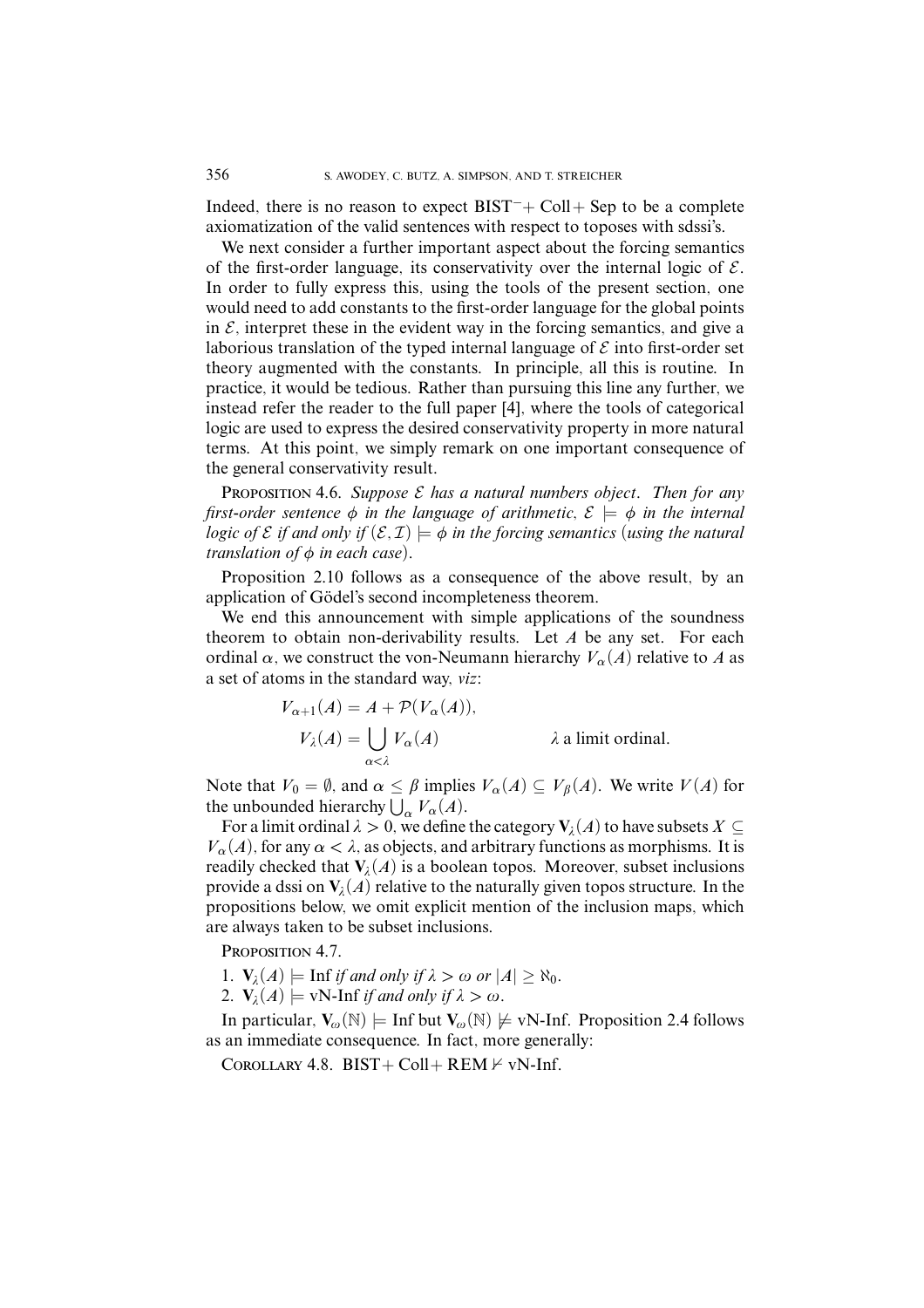By Proposition 4.7, we have that  $V_{\omega+\omega}(\emptyset)$  = vN-Inf. Hence,  $V_{\omega+\omega}(\emptyset)$  is a model of BIST+ Coll+ REM+ vN-Inf. Examples such as this may run contrary to the expectations of readers familiar with classical set theory, where, in order to model Replacement and Collection, it is necessary to consider cumulative hierarchies  $V_1(A)$  with  $\lambda$  a strongly inaccessible cardinal. The difference in our setting is that our forcing semantics builds Collection directly into its interpretation of the existential quantifier. The "price" one pays for this is that the underlying logic of the set theory is intuitionistic. In consequence, the standard arguments using Replacement that take one outside of  $V_{\lambda}(A)$ for  $\lambda$  non-inaccessible, are not reproducible. For example, attempts to construct the union of the chain *N*,  $\mathcal{P}(N)$ ,  $\mathcal{P}^2(N)$ ,  $\ldots$  founder at it being impossible to define this chain inside the set theory, as the model  $V_{\omega+\omega}(\emptyset)$  demonstrates. Indeed, although  $V_{\omega+\omega}(\emptyset)$  is a model of BIST+Coll+REM+vN-Inf, it does not model Ind (thus LEM and Sep are also invalidated).

This example raises the question of what Replacement is useful for in BIST, since such classical constructions based on Replacement are unavailable. In fact, Replacement is a useful principle, but not for the usual reasons. It rather turns out to be essential for the development of any mathematics that involves an interplay between small and large structures. <sup>6</sup> This brings us full circle to our main envisaged application of BIST as a natural language for developing the mathematics of large structures relative to the internal logic of elementary toposes. We hope that this language will find interesting mathematical applications.

**Acknowledgements.** This work began in summer 2000 following discussions between Awodey and Simpson at the Category Theory 2000 conference in Como, Italy. We have been grateful for several opportunities to present this work since October 2001, in particular at: PSSL, Copenhagen, 2002 (Simpson and Butz); Meeting on Mathematische Logik, Oberwolfach, 2002 (Streicher); Logic Colloquium, Germany, 2002 (Butz); Ramifications of Category Theory, Florence, 2003 (Awodey); MFPS, Pittsburgh, 2004 (Awodey); Annual ASL Meeting, Stanford, 2005 (Awodey), and in graduate courses at RIMS, Kyoto University, autumn 2002 (Simpson) and CMU, Pittsburgh, spring 2003 (Awodey). We have benefited from discussions with Peter Aczel, Nicola Gambino, Saunders Mac Lane, Kentaro Sato and Dana Scott. Simpson's research was supported by an EPSRC Advanced Research Fellowship (2001–7), and a visiting professorship at RIMS, Kyoto University  $(2002 - 2003)$ .

#### REFERENCES

[1] P. Aczel, The type theoretic interpretation of constructive set theory, *Logic colloquium '77*, North Holland, 1978, pp. 55–66.

<sup>&</sup>lt;sup>6</sup>For an example illustrating this point, consider formalizing the statement and proof of Freyd's Adjoint Functor Theorem for locally small categories in BIST.